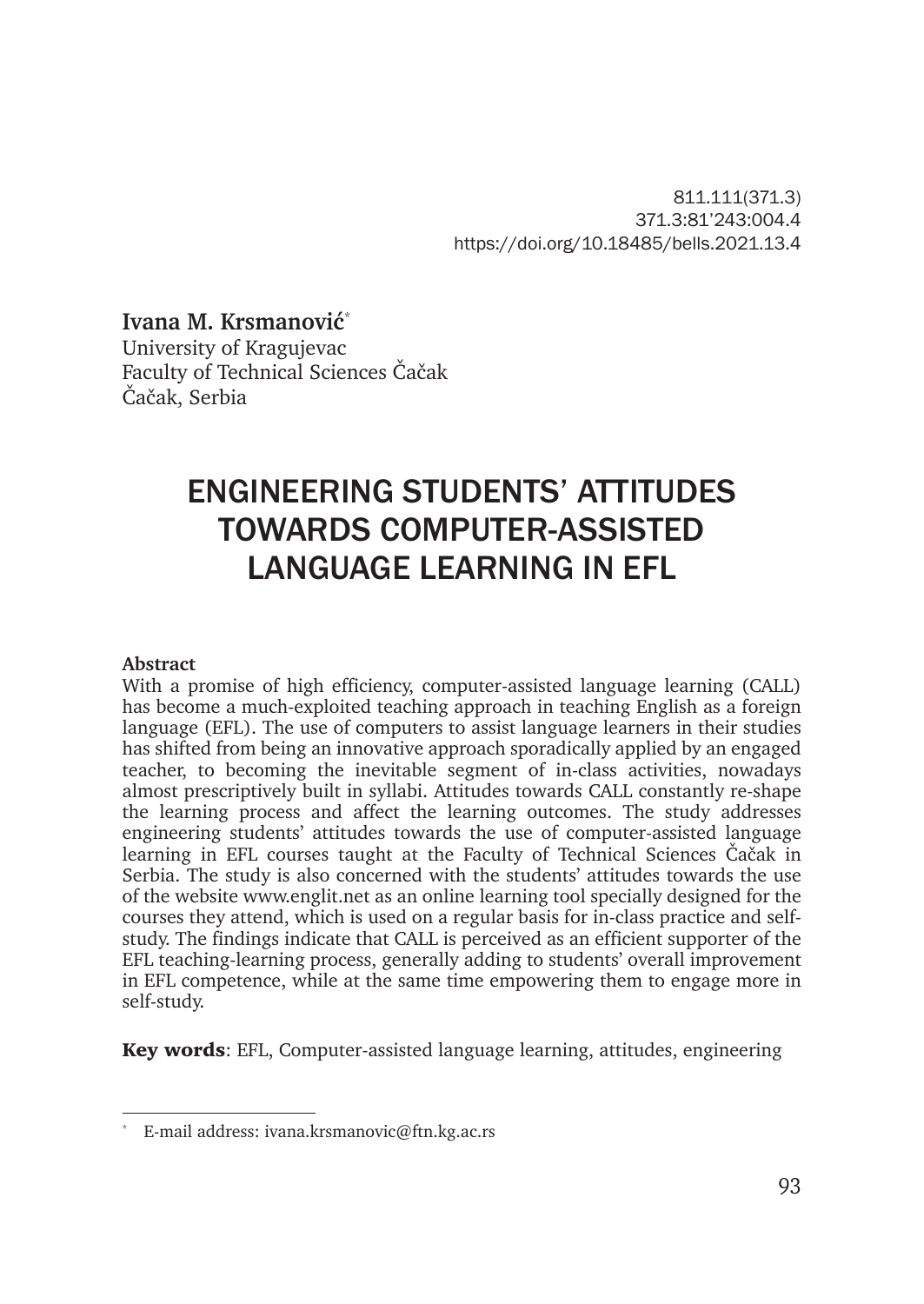### 1. Introduction

Given that there are 743 million non-native speakers of English around the world (Eberhard et al. 2020), English is not only the most dominant language in business and science, but the most commonly "learned" foreign language around the world, and things will probably not change dramatically in years to come. Teaching English as a foreign language (EFL), which refers to the specialized field of language teaching designed for those whose primary language is not English, has come a long way from the initial baby-steps instruction based on the triangular "teachertextbook-student" concept to the most advanced teaching approaches available in the  $21<sup>st</sup>$  century.

Nowadays, EFL publishers regularly make sure that their textbooks are either accompanied by multimedia and/or a CD, or that printed issues are additionally enriched by online extensions of their courses. In that sense, Chapelle makes a great point when she asserts that "today almost anyone who is working on materials for classroom language learning is working in CALL" (Chapelle 2010: 67). CALL owes its tremendous popularity with students of all ages to, on the one hand, both students and teachers who are moving from being mere users of technology with basic functional literacy to rhetorical literacy in which they become producers of technology with a high level of digital skills.

On the other hand, rapid technological advances have dispelled a common misconception that computers are primarily for scientific or business use, so the everyday use of easily-accessed tools and applications for education is what we may refer to as a phenomenon of electronic democracy – equal language learning opportunity for all, unrestricted digital inclusion and active engagement in a process for which everyone is eligible. Consequently, the use of computers for entertainment or communication has given rise to the field known as "edutainment" (Beatty 2010: 189), used to denote teaching contents with entertainment value, often quite interactive, a growing industry of its own.

With the advent of technology, we are experiencing the pervasiveness of gadgets with significant educational potential. Such trends are rightly dictated by those who are being born in the age of the digital revolution, usually referred to as "Digital Natives" or "millennials" (Vukićević-Ðorđević 2015: 486), who are familiar with computers from an early age, and whose educational matrix is exclusively inclusive of technology. Additionally,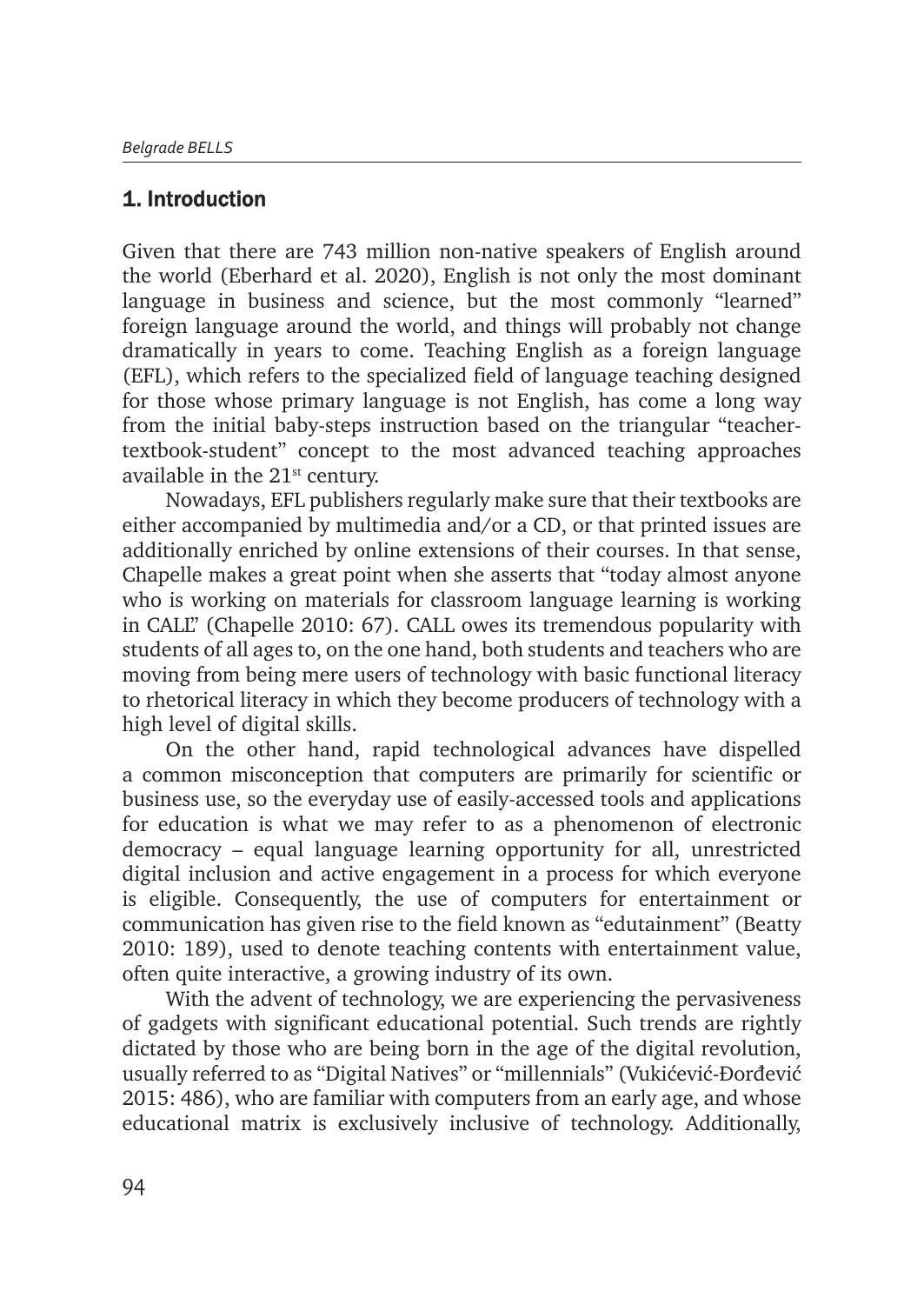invaluable growth of educational technology is based on the fact that "technology is seen as an amplifier of cognition" (Vukićević-Ðorđević 2015: 493), which has drastically changed the teaching process itself and all the parties affected, thus bringing new opportunities and challenges for students and practitioners.

#### 2. Computer-assisted language learning and EFL

The term Computer-assisted language learning (CALL), which was adopted at the 1983 TESOL conference in Canada (Zhang 2011: 4), broadly defined, denotes "any process in which a learner uses a computer and, as a result, improves his or her language" (Beatty 2010: 7). It is a subfield of applied linguistics that deals with the use of technology in the teaching-learning processes in EFL (Rahimi 2015: xxi). However, due to rapid changes in technology which have enriched the field, scholars suggest a revision of the term, so a definition of CALL should be expanded to include, besides computers, "a variety of technology used for language learning" (Chapelle 2010: 66), that is, all the related networks connections and many other technological devices and applications, while the "improvement" of a language refers to learning efficiency and effectiveness, motivation and material access (Hubbard 2009: 2). Although CALL is a multi-disciplinary field at the intersection of disciplines – torn between very different traditions – sciences, social sciences and education (Stickler and Hampel 2015: 383), it has its origins in the development of the first mainframe computers and their application in language education in the 1980s. Throughout all the 3 stages in its development (Behaviouristic/Structural, Communicative, Integrative and Interactive) (Warschauer 2000; Yang 2010; Davies et al. 2017), CALL has changed dramatically, constantly adapting to novice and challenging technological advances, engaging many scholars and language practitioners to better fine-tune its classroom implementation to enhance language learning, and make it more productive, but less time-consuming. CALL, which is an instructional technique, or a teaching tool, not a method, has taken over classrooms all over the world, causing tremendous changes in teaching methodologies.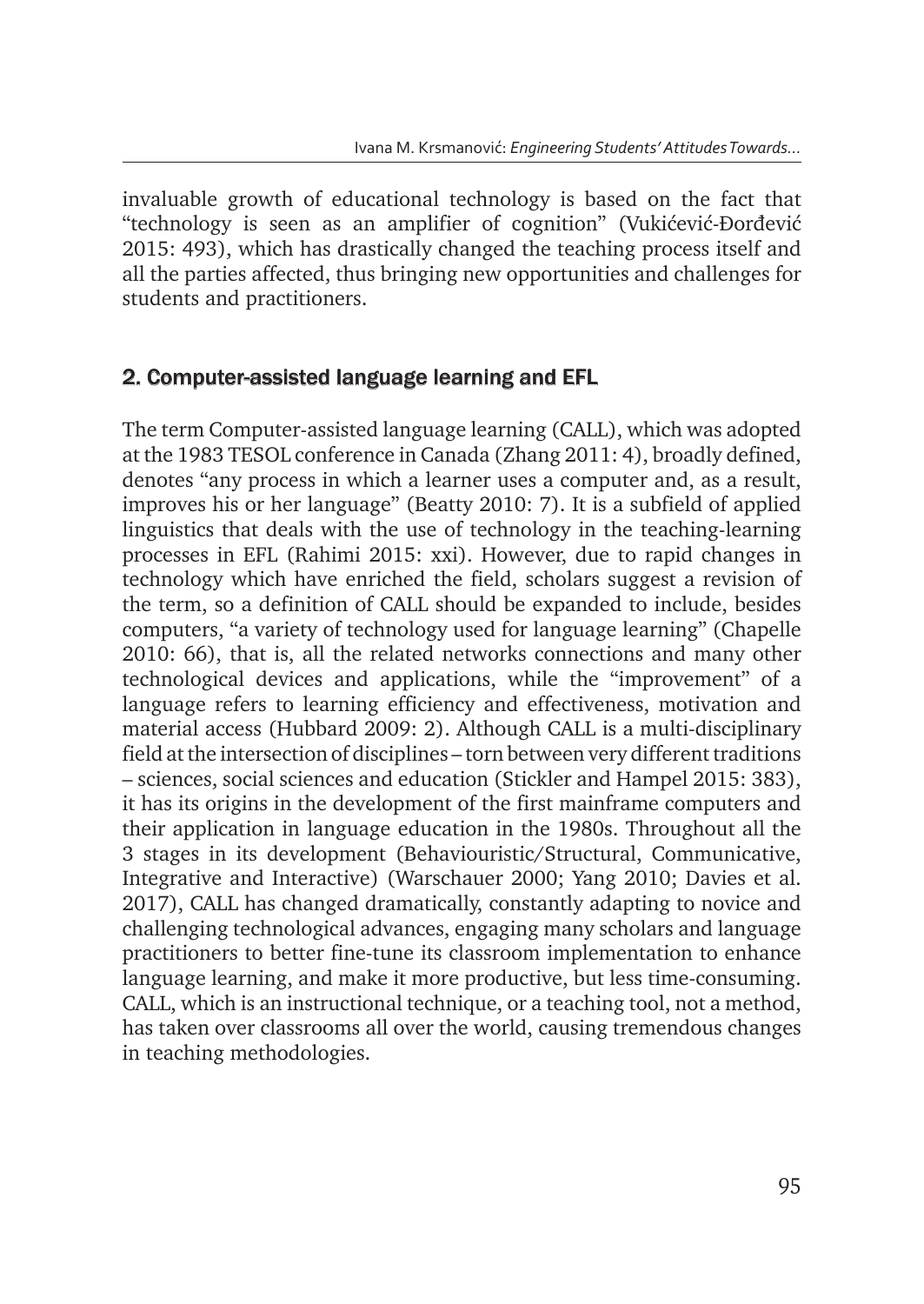#### 2.1 Previous research in CALL – state of the art

Since CALL has been constantly growing and expanding, it has clearly become a "frustrating field" (Hubbard 2009: 1) both for scholars and ESL practitioners. As a dynamic field, CALL has brought many challenges to practitioners, yet, one of the most significant points was elaborated in the EUROCALL 2010 Research Policy Statement; since keeping pace with emerging tech trends is a never-ending, time-consuming process, it is necessary to shift the CALL focus from exploring the availability of new technology to developing language pedagogies related to it (Ðorđević and Blagojević 2017: 248). Accordingly, more diverse research into how to make the best use of it is a core concept for the future of CALL.

In recent research on CALL, CALL-ists have advocated numerous benefits in surpassing the "chalk-and-talk" teaching method in which CALL appears as an effective supporter of a student-centered teaching/learning approach. Recent research has provided evidence of CALL fostering learner autonomy and helping learners adapt learning to their own pace and needs (Ali Ghufron and Nurdianingsih 2021; Rachmawati et al. 2020; Ismaili 2014; Vasbieva and Saienko 2018). In addition, many studies have shown that CALL enhances increased motivation and enjoyment to learners (Ðorđević 2020; Rachmawati et al. 2020; Asrifan et al. 2020; Ismaili 2014; Afshari et al. 2013; Lockley and Promnitz-Hayashil 2012; Vasbieva and Saienko 2018), boosts the learning process (Kremenska 2007; Demirdöken 2019; Vasbieva and Saienko 2018), allows revisiting on numerous occasions and flexibility in using learning materials due to no time restrictions for users (Beatty 2010; Demirdöken 2019) both for practice and further study. Additionally, CALL has a proven track record in providing benefits when it comes to improving learners' vocabulary (Farahnia and Khodi 2017; Sadaghatkar 2018), grammar (Ghorbani and Ebadi 2020; AbuSeileek and Rabab'ah 2007), listening skills (Bontha 2016), writing skills (Ali Ghufron and Nurdianingsih 2021; AbuSeileek and Abualsha᾿r 2014; Kremenska 2007), overall proficiency (Delibegović and Hasanspahić 2020) while it is also promoting a higher level of interaction (Rachmawati et al. 2020; Afshari et al. 2013; Vasbieva and Saienko 2018). What is more, CALL is, reportedly, a rich source of authentic oral models of language (songs, podcasts, e-books), not restricted to any particular age group. Scholars emphasize CALL's capacity to bring forth intercultural understanding (Kern, Ware, and Warschauer 2008), to influence learners'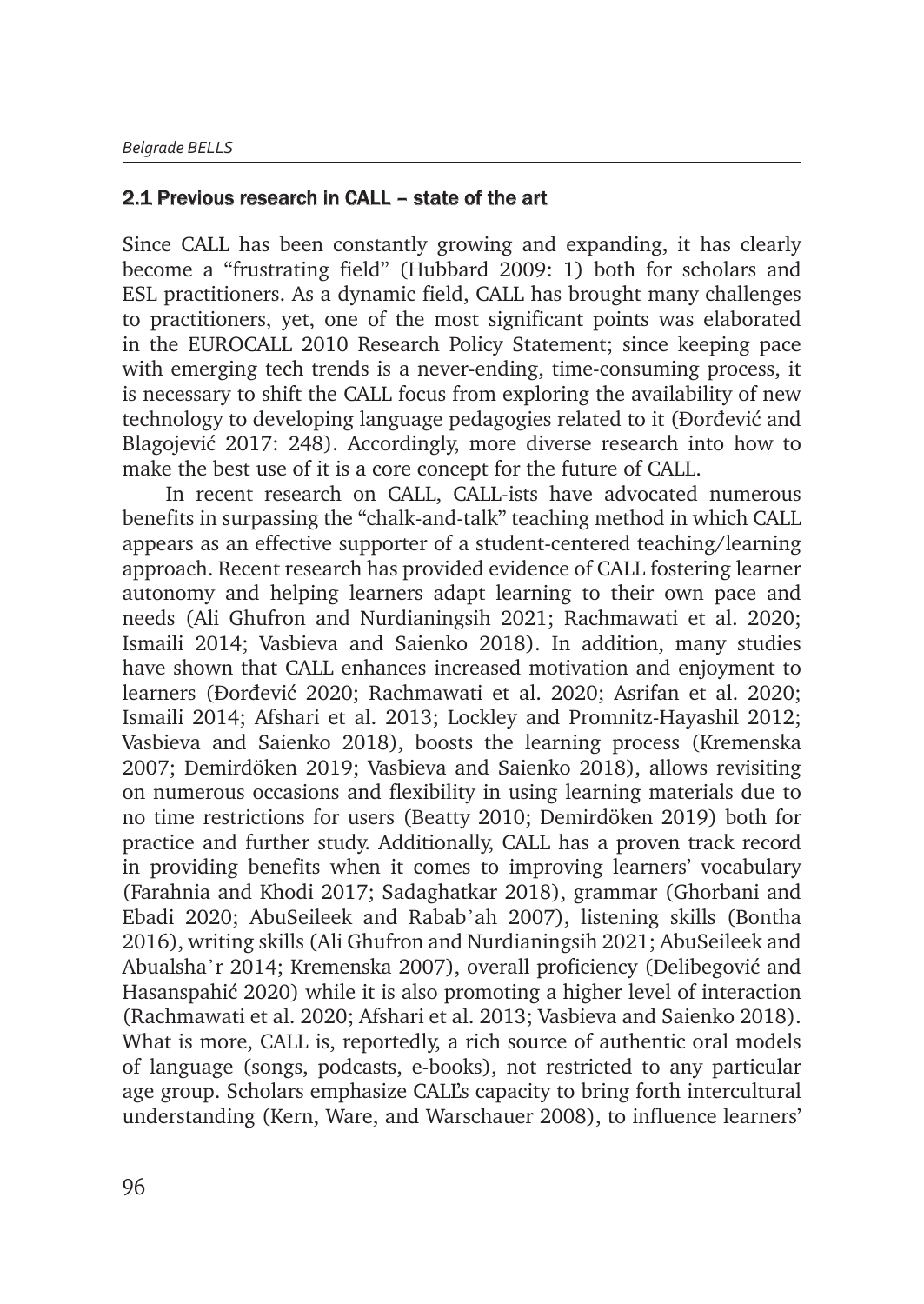critical thinking skills (Bontha 2016; Ismaili 2014), and to increase their overall knowledge of global issues.

On the other hand, certain constraints of CALL have been widely debated; one of the most critical issues are learners' individual needs, the type of feedback they receive, and a level of trust in the available online materials. Additionally, it has already been emphasized that schools may lack funds for software or equipment implementation (Paul 2020; Tafazoli et al. 2018), whereas teachers may face various challenges in preparing teaching materials (Tafazoli et al. 2018), and instructors might also require additional (or constant) training or support (Vukićević-Ðorđević 2015; Baskaran and Shafeeq 2015). Among the researchers who had negative viewpoints about CALL, some argued that CALL is a waste of time and money (Zhang 2011: 4), while others had concerns about computers being inadequate to provide a more natural language as teachers appear to be inexperienced to produce quality learning material (Levy 1997: 2). Moreover, recent studies reveal that practitioners' list of CALL disadvantages includes the cost of equipment, time-consuming preparation activities, and lack of teacher training and experience (Bani-Hani 2014). As some research also suggests that students do not use CALL as much as their teachers believe they do (Wiebe and Kabata 2010), students' attitudes can reflect the reality of utilization of computer technology-based EFL courses.

#### 2.2. Attitudes in CALL

Addressing attitudes towards CALL of both teachers and students seems to be as significant as evaluating learners' language improvement, since attitudes allow us to predict people's behaviours in certain circumstances. For that reason, "attitude" is emphasized as a fundamental aspect of the teaching/learning process which directs and reshapes education. As a psychological phenomenon, an attitude is the way in which a person expresses either their favour or disfavour towards something or someone (Tafazoli et al. 2018: 40), or as Triandis (1980) puts it, an attitude is an opinion charged with emotion. In a broader sense, attitudes are related to affective factors (Foroozesh-nia 2015: 23; Afshari et al. 2013: 853), which are considered emotional factors that significantly affect learning (Foroozesh-nia 2015: 23), and along with many other factors (selfesteem, defence mechanisms, beliefs, emotional intelligence, anxiety etc.), attitudes in a certain way stem from motivation (Foroozesh-nia 2015: 8).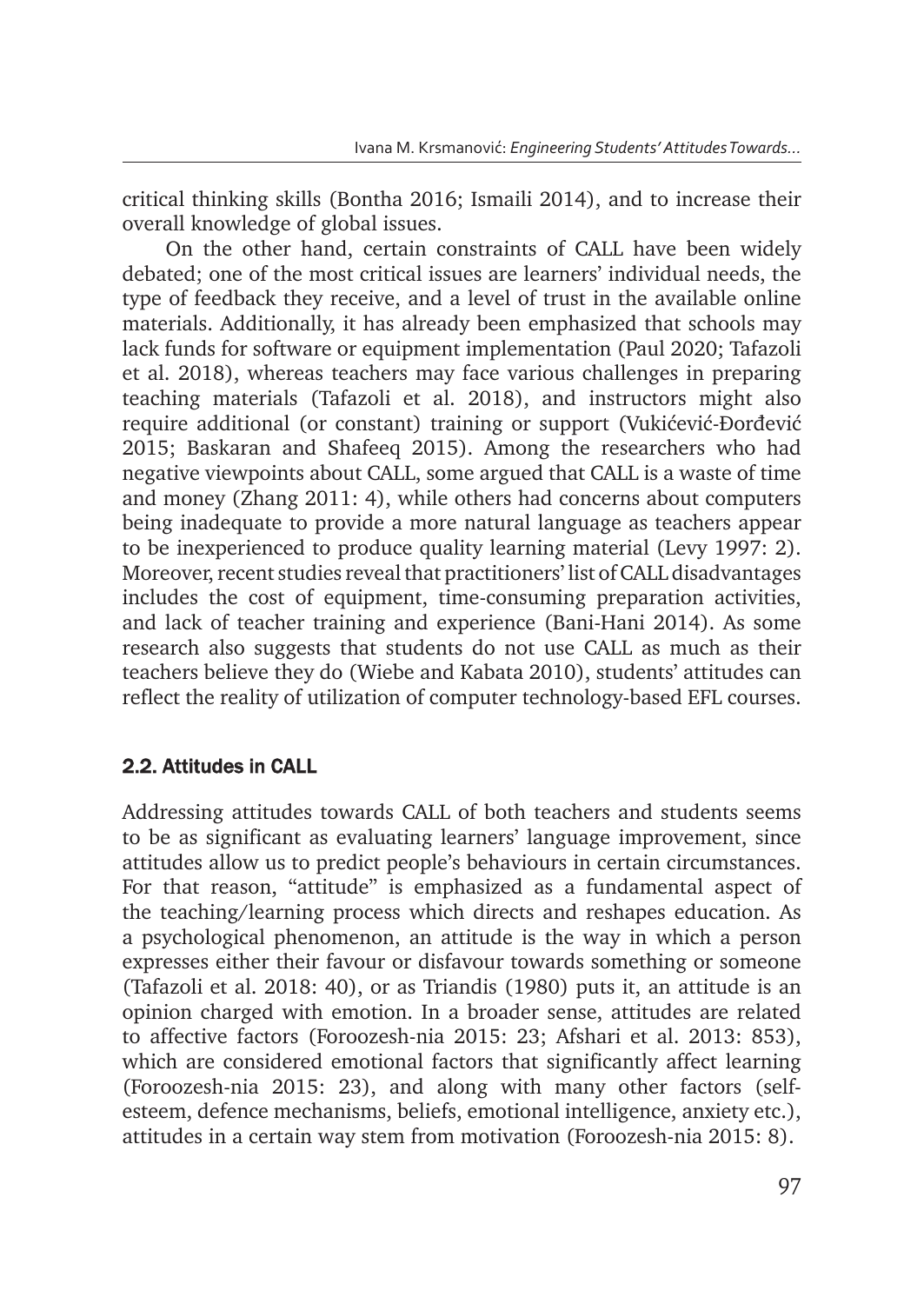Attitudes are of (1) affective, (2) behavioural, and (3) cognitive quality, and are strongly associated with achievement (Kao and Windeatt 2014: 3), so positive or negative attitudes can significantly affect learning outcomes. Given that attitudes possess a synergetic potential among the 3 of their listed qualities, attitudes as a positive or negative value that people assign to situations or objects significantly affect people's perception and channel their behaviour within different activities. Along with motivation and cognitive style, attitudes can be broadly categorized under "learner conceptualization" (Larsen-Freeman 2001) which, altogether, affect whether language learners perceive themselves as under-achievers or as competent as their peers. The influence of feelings and emotions, as well as displeasure and frustration, are as important as cognitive or mental abilities (Foroozesh-nia 2015: 8). In other words, a positive attitude (as a learned predisposition for responding favourably in a coherent way) is the desired feedback in learning, which makes the learning easier and fun, while a negative attitude (responding unfavourably) is perceived as a crucial barrier to accomplishing the learning goals.

As attitudes are learned predispositions, they are likely to be stable over time (Rahimi 2015: 9). Such quality of attitudes may greatly influence both slow and eager learners, in different directions, of course, since what links attitudes and behaviours is the assumption of consistency. In that context, what we might find an essential educational intervention is to be aware of the presence of negative attitudes with learners, to prevent their further deepening. Longer exposure to such attitudes may lead to continual repetition of negative trends in behaviour that might finally culminate with strong unfavourable behavioural patterns which could develop into a harmful educational matrix in the long run (over time). Fortunately, the predictive nature of attitudes can help us reassess and reshape the educational process to encourage a more positive attitude as the desired feedback.

A significant role of attitudes in EFL has been highlighted in many recent studies (Delibegović and Hasanspahić 2020; Paul 2020; Asrifan et al. 2020; Tsintavi 2017; Vasbieva and Saienko 2018; Afshari et al. 2013; Ismaili 2014; Zhang 2011). Demirdöken (2019) reported that an attitude towards CALL, as the most common constant variable for all learners, has been one of the most popular non-linguistic variables in the language learning environment (Demirdöken 2019: 2700), concluding that "language learning is highly dependent on the learner's attitude toward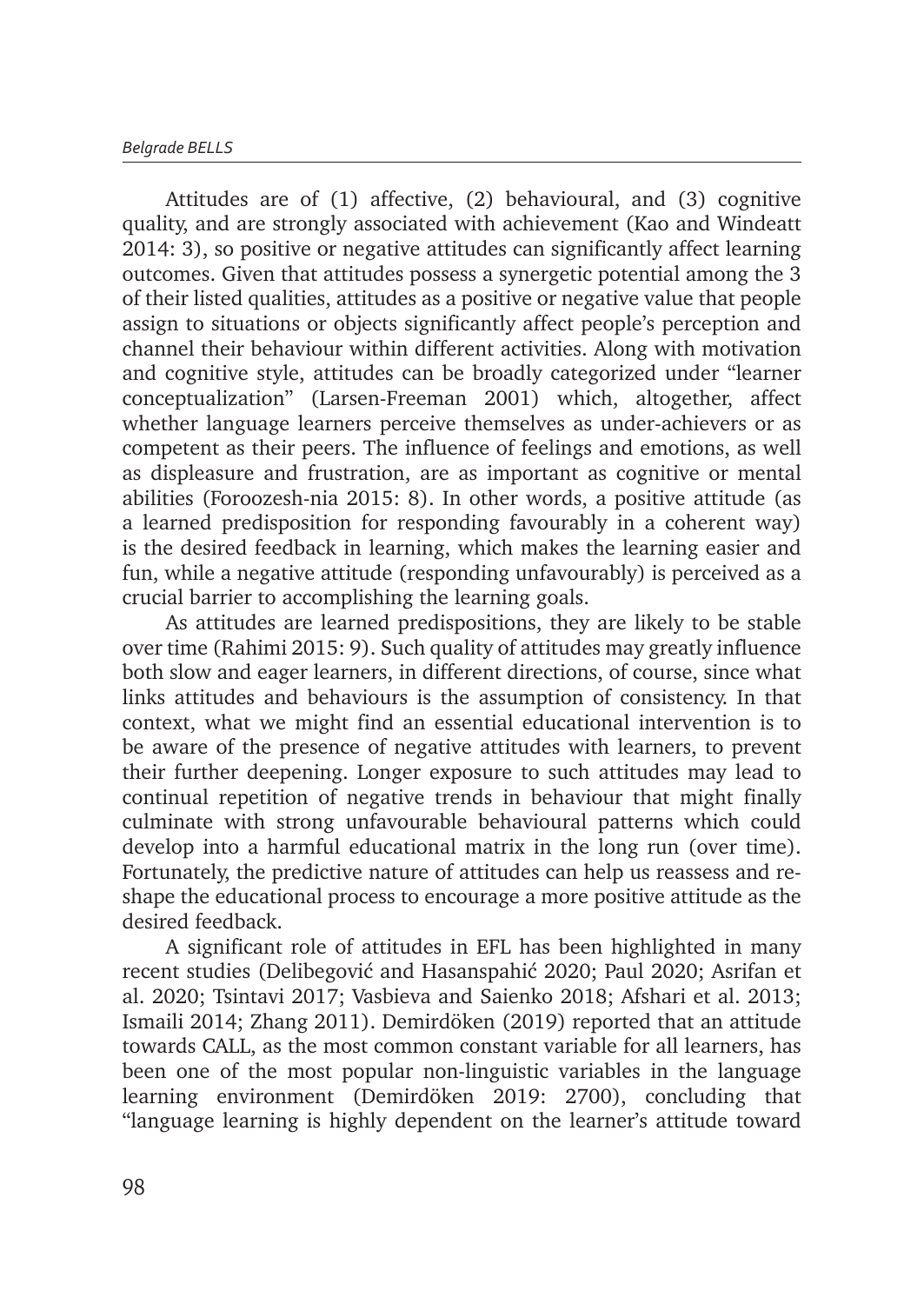achieving the competency in the target language". In a large-sample study with 208 Chinese university students, Zhang found that students' attitudes toward CALL are a key factor for predicting the success in CALL (Zhang 2011), concluding that students who had more than 3 CALL-based courses had a more positive attitude towards CALL than those who received no CALL ESL course (Zhang 2011: 84). In the similar-context research with 94 students of informatics at a faculty in Bulgaria, the respondents expressed their overall satisfaction with a CALL-based course they had attended, with minor improvements suggested to the teacher related to the choice of ESP texts (Kremenska 2007). Likewise, a study on CALL with a sample of 100 Malayan students of Languages and Linguistics indicated that students had moderate attitudes towards CALL, while it also provided evidence that the key determinants of attitudes towards CALL are perceived usefulness (PU) and perceived ease of use (PEU) of computers (Afshari et al. 2013).

For a more comprehensive understanding of the phenomenon in the real in-class contexts, students' attitudes towards CALL have been researched in depth. However, diverse studies show disparate findings across similar-context studies for different aspects. For example, students' attitudes towards CALL, although overall positive, still reveal too wide a range of positive attitudes, starting from 98% as the highest result (Basheer 2013), to 97.8% (Tsintavi 2017), then 91.9% (Tafazoli et al. 2018), then 85% (Vasbieva and Saienko 2018) or over 80% (Lockley and Promnitz-Hayashi 2012), then 78% (Ismaili 2014), to only 66% in certain studies (Basheer 2013). Similarly, discrepancies are found in other CALL-related perceptions; for example, some studies revealed that students believe that CALL is equally helpful with all 4 language skills, with grammar being rated the highest and speaking the lowest (Shafaei 2012). However, in contrast to this, Kremenska (2007) found that within her scope and sample, grammar was improved "a little", with the lowest score, whereas speaking was the most improved skill, from the respondents' viewpoint. Similar inconsistencies are seen with differences in results for other CALL preferences across different studies; thus, as many as 84% of the students turn to the Internet while searching for the unknown word meanings (Vukićević-Ðorđević 2015: 489), whereas similarly, in another study, 87.8% of the students also expressed their belief that the Internet has the advantage over books when looking for some information (Tsintavi 2017). However, Tsintavi found that percentage to be slightly lower in the similar-context research; using dictionaries online is preferred by 65.2%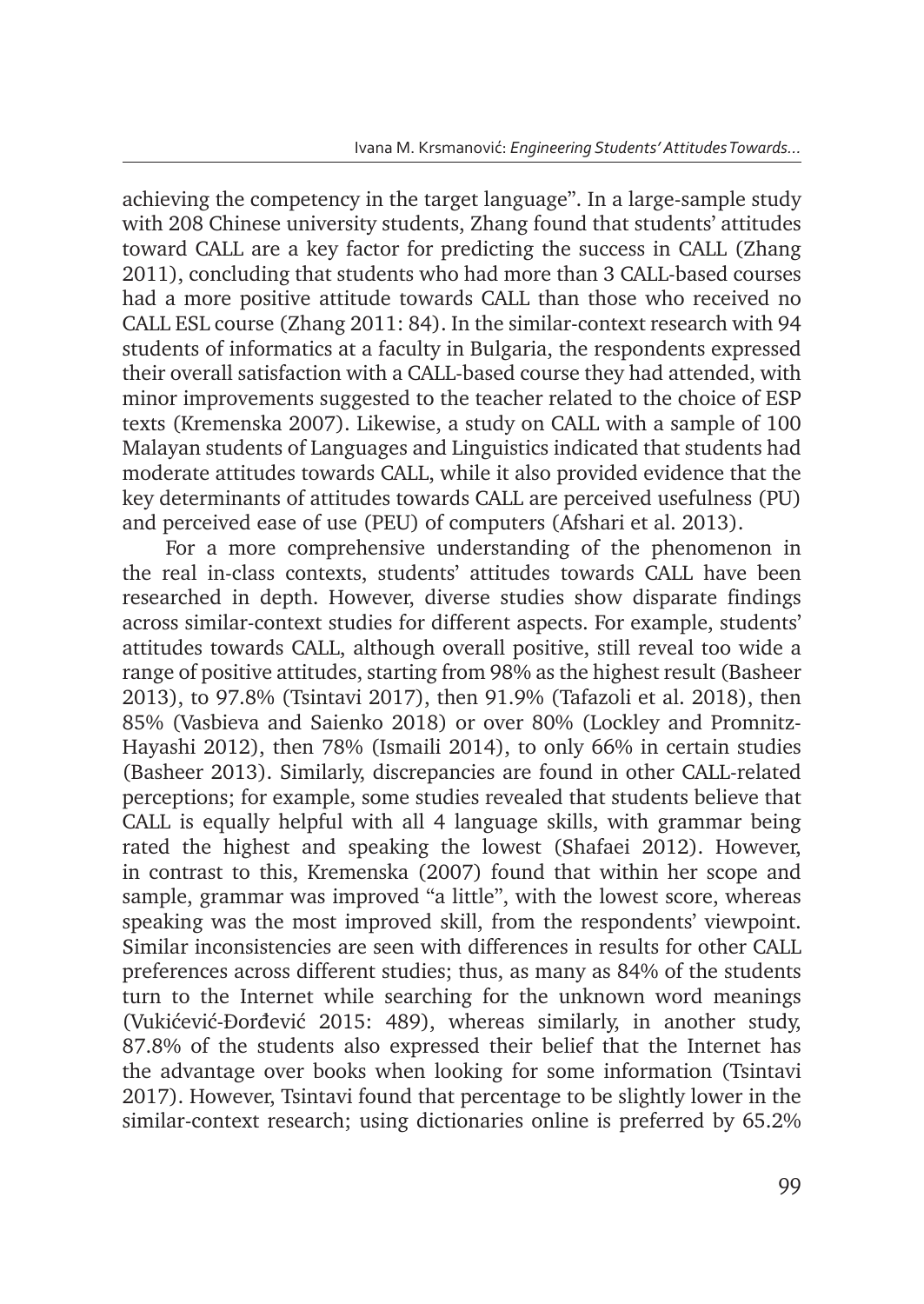of the students. As for CALL at home vs. CALL at school preference, some studies suggest that 72.2% of the students prefer utilizing computers at school (Tsintavi 2017) with the most important advantage of such utilization being better equipment they have at schools (100%), and with peer-cooperation being a highly valuable asset. On the other hand, slow or inconsistent internet connection and lack of technology-based instruction are reported as a common disadvantage when CALL application at schools is concerned (Vasbieva and Saienko 2018). However, contrary to this, Ismaili (2014) found that 68% of the students enjoy using computers outside the classroom, whereas, as another study reveals, homework assignments are what CALL is particularly useful for (Bontha 2016: 165).

What recent studies concur about is that there is clear evidence that CALL has radically changed teachers' role from being "dominators" to becoming "facilitators" (Vasbieva and Saienko 2018: 132). Recent findings also suggest that students feel that computers cannot substitute teachers (Tafazoli et al. 2018), and when students were asked to compare CALL to learning with teachers in a real setting (face-to-face), almost half of the respondents had negative or neutral attitudes towards CALL effectiveness (Demirdoken, 2019: 2702). These facts imply that attitudes are of the utmost importance in CALL as they affect the teaching/learning process and direct the process of ESL acquisition. To conclude, although the attitude studies received much attention in earlier studies, little research has been done into engineering students' perceptions of CALL, especially if they use a specially designed tool for learning English. This study aims at filling the gap in the current research and hopes to offer a fresh perspective that might be beneficial for both scholars and practitioners.

#### 3. Research Methodology

This study is primarily concerned with students' attitudes towards CALL and, more specifically, to their utilization of the website www.englit.net as an online learning tool which is specially designed for the Englishbased courses they attend at the Faculty of Technical Sciences Čačak. The ENGLIT lab (comprising 20 computers with a fast Internet connection, access to the custom-made website www.englit.net), where the treatment and the research were conducted, was initially launched at the Faculty as the outcome of the project titled "Innovation in teaching English fostering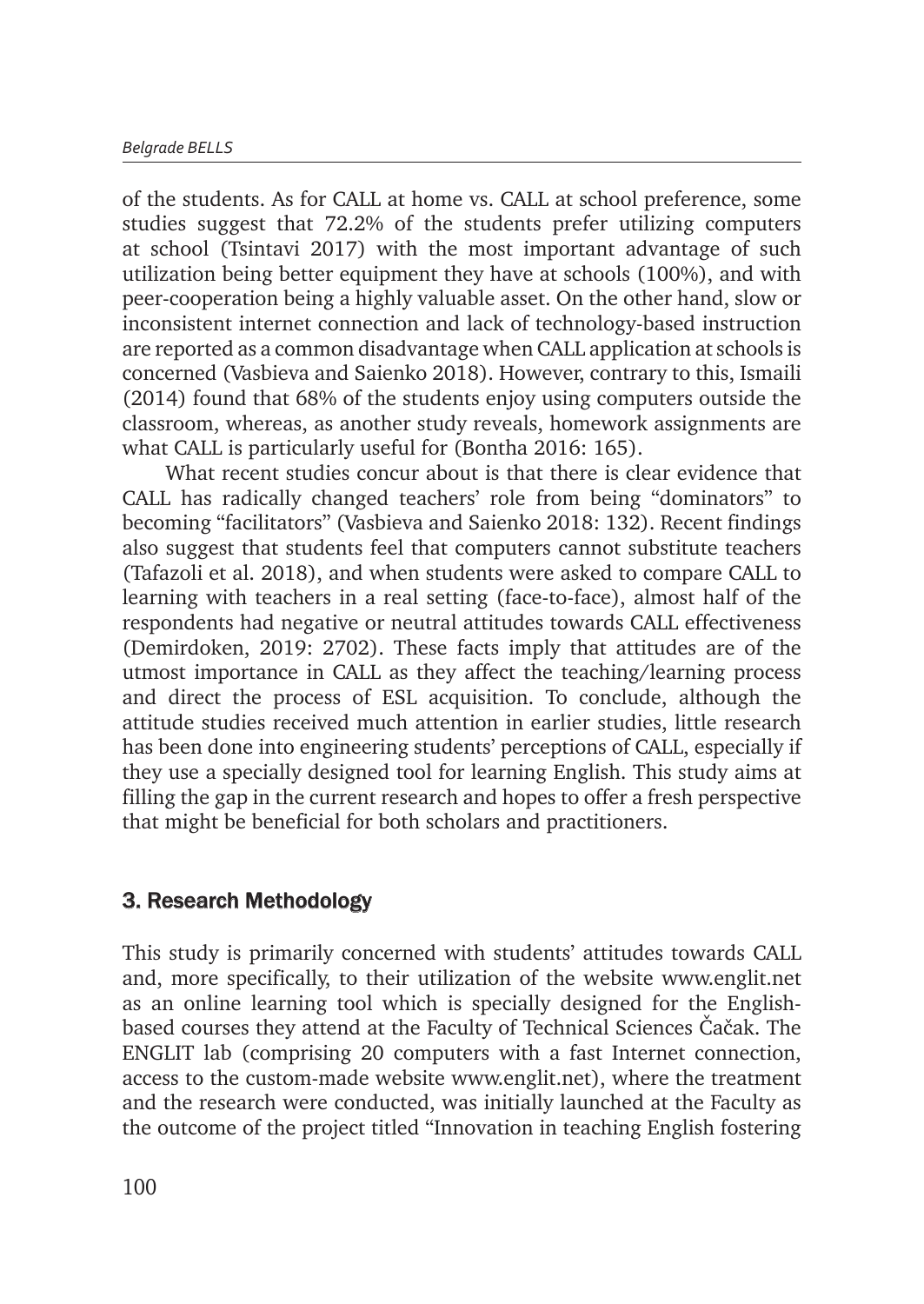IT skills and entrepreneurial potential with students" in 2018. The project was fully funded by the National Ministry of Education and Science. After the syllabi of 4 English-based courses (2 General English and 2 ESP courses) had been adapted for both face-to-face and online learning alternatively, the website www.englit.net was implemented as a supporting tool and updated on a daily basis, for in-class teaching and practice, and self-study. The material available on the website was used as teaching material for all the listed courses, regularly, every week for 2 semesters throughout the academic year 2019. Apart from the course-related materials, the website has been enriched by blogs, writing skills lectures, literature references. The project author (Ivana M. Krsmanović) is a website administrator, although other language teachers and students participate as contributors. teachers and students participate as contributors.



Figure 1. Englit.net website front page Figure 1. Englit.net website front page

## Research Questions

The study seeks to address the following research questions and test the following hypotheses: The study seeks to address the following research questions and test the following hypotheses:

RQ1: What are the attitudes of engineering students towards the where of CALL?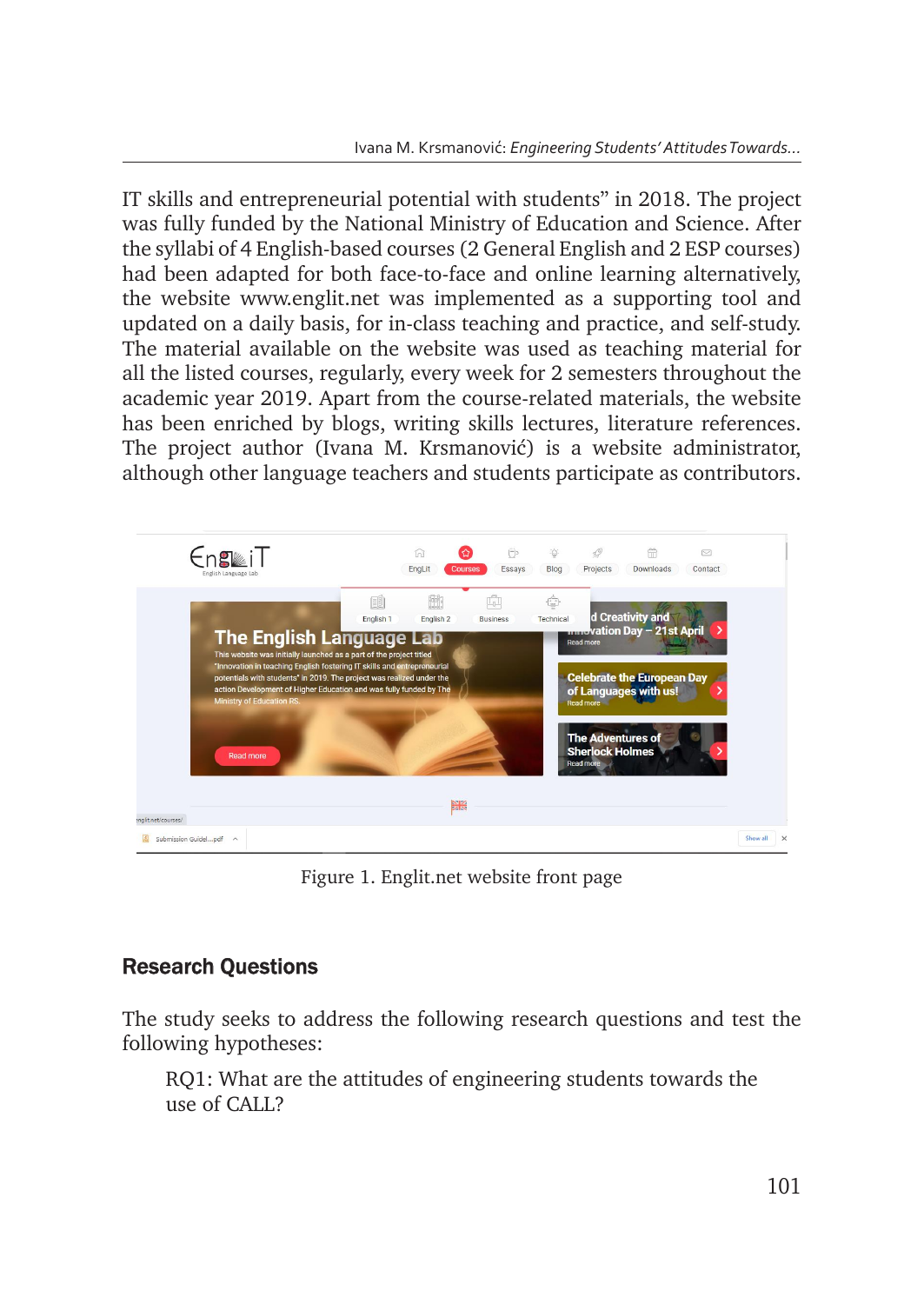RQ 2: To what extent do engineering students find the website www.englit.net beneficial for improving their English language competence?

Hypothesis 1: Engineering students have positive attitudes towards the use of CALL.

Hypothesis 2: Engineering students find the website englit.net useful for improving their English language competence.

In order to answer the research questions adequately, the methodology and findings of recent research on CALL have been used to structure the current research design. As CALL is a multi-faceted and fast-changing activity, it cannot easily be captured with one research approach. However, exploratory approaches allow CALL researchers to study potentially new phenomena with an open mind (Stickler and Hamper 2015: 386). Instead of measuring the progress of individual learners in an experimental study with the help of a pre-test and post-test approach and associating results with the success or failure of a particular treatment, many researchers favour examining learners in their context (Stickler and Hamper 2015: 389). As for the specific research focus, Chapelle (2003) distinguishes three types of research in CALL: with a focus on (1) software, (2) on the learning task or task pedagogy, and (3) on the learners. Having considered all of the above, the purpose of this study is exploratory, the research approach is a survey, and the study focuses on the learners.

#### 3.1. Research method

The current study was conducted at a state faculty in Čačak, Serbia, in December 2019. The participants were selected by using criterion sampling, as a part of the purposeful sampling method (Patton 2014). The sample criteria were: all the participants in the study were active students who (1) have attended and passed at least one course in English (out of 4), (2) have used the website www.englit.net in classes or at home. A qualitative method with the use of quantitative measures was chosen as the most adequate for the study. Since there is no appropriate instrument to measure students' attitudes towards CALL, the researcher developed an original questionnaire, taking into account the questionnaires designed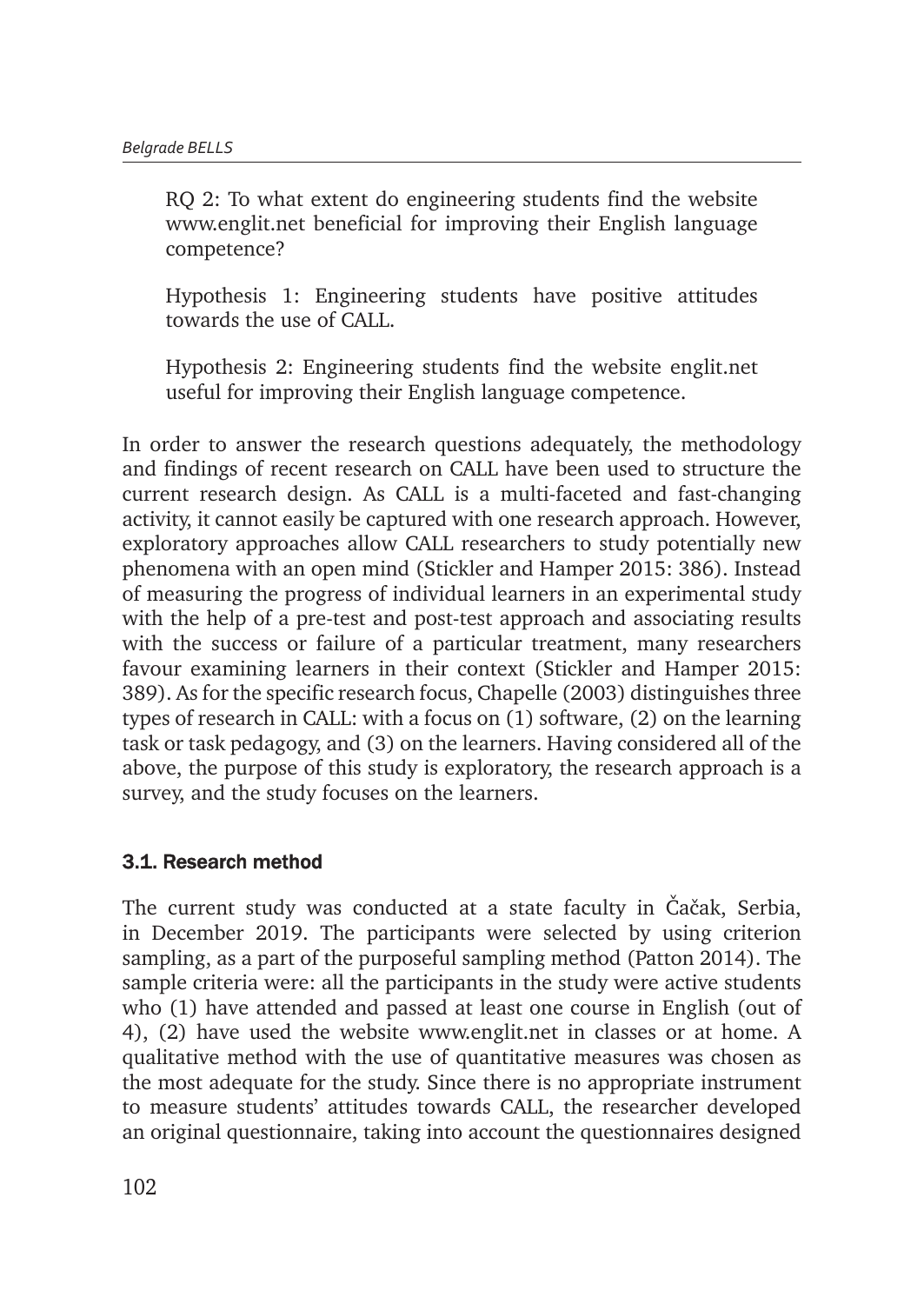for the research with similar purposes (Ismaili 2014; Demirdöken 2019; Tsintavi 2017; Bontha 2016; Al Shammari 2007). All students have access to computers and the Internet either at home or at the college, the majority of them both.

Upon the completion of the courses (which correlates with the treatment), a 2-section survey questionnaire (given in the Appendix) was administered to the participants who volunteered for this study and were assured of the confidentiality of their responses. Questions regarding personal information were eliminated. The instrument was composed of 15 statements related to CALL (closed-item), 10 of which were related to general attitudes towards CALL (the first section), and 5 of which were statements related to the website www.englit.net (the second section). To the first three questions (questionnaire section 1) the participants evaluated statements on a 5-point Likert scale, ranging from 1 (wherein 1 corresponds to "never") to 5 (wherein 5 corresponds to "always"). One question in the first section was a multiple choice question (allowing the respondents to choose a maximum of 3 options), while 6 questions in the first section had two options to choose from; yes and no. The second section of the questionnaire consisted of 3 questions with two optional responses given (yes-no), and 2 questions offered multiple choice answers, allowing the respondents to choose more than one response. The online questionnaire, which was designed in Google Forms application and forwarded to the participants via e-mail, was previously reviewed by two experienced college lecturers of English, to ensure validity and reliability.

The sample of the study consisted of 108 undergraduate and postgraduate students. As for demography, among the respondents, 65.1% were male, while 34.9% were female. In terms of age, 55.6% were between 20 and 25 years old, 29.6% were younger than 20, and 14.8% were older than 25. As for the major they were studying at the college, 30.6% of respondents studied Mechanical engineering, 22.2% studied Electrical engineering, 18.5% studied Information technology, 17.6% studied Graphic technology, and 11.1% studied Production management and ecology. On average, each participant took less than 10 minutes to complete the questionnaire.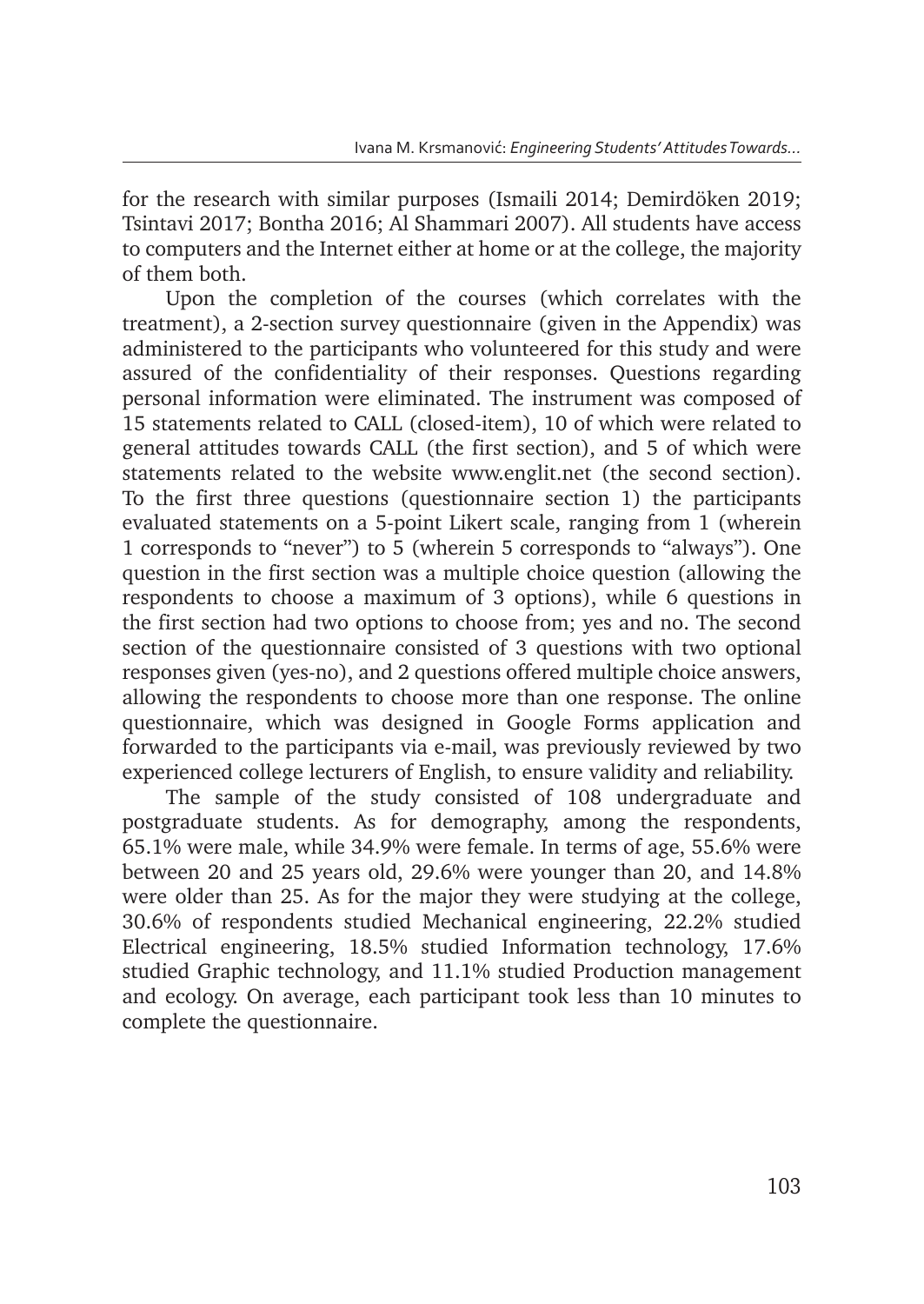## 4. Results and discussion

The first section of the questionnaire was aimed at investigating whether students used CALL on a regular basis. As many as 35.2% of the respondents admitted to having moderate CALL habits (grade 3 of the Likert Scale), while 31.5% admitted to using CALL at all times (question 1). Only 1.9 % of the respondents never used CALL. These results (Table 1) imply that almost 60% of the respondents (59.1%) used CALL very frequently, namely always or often.

| <b>Question</b>                                                                                         | …never  | rarely | sometimes | often | always |
|---------------------------------------------------------------------------------------------------------|---------|--------|-----------|-------|--------|
| 1. I use CALL                                                                                           | 1.9%    | 13.9%  | 35.2%     | 17.6% | 31.5%  |
| 2. When I<br>need grammar<br>instruction or a<br>word translation,<br>I use the<br>Internet             | $0\%$   | 8.3%   | 13.9%     | 17.6% | 60.2%  |
| 3. I find the<br>answer I am<br>looking for on<br>the Internet on a<br>language learning<br>application | $2.8\%$ | 7.4%   | 35.2%     | 30.6% | 24%    |

Table 1. Attitudes towards CALL – distribution of responses for questions 1-3

The second question was aimed at exploring how much students relied on the Internet as a CALL resource for grammar instruction or a word translation. As for the statement "When I need grammar instruction or a world translation I use the Internet..." (never-always), the majority of the respondents admitted to always exploiting the Internet for such purposes (60.2%), while, interestingly, none of them felt they never used the Internet for grammar or translation (0%). As given in Figure 1 and Table 1, the percentage of students who often resorted to the Internet as a resource for grammar instruction or a word translation is 17.6%, whereas only 8.3% of them rarely used the Internet for such a purpose. These findings reveal that the Internet seems to be the first choice for EFL instruction for almost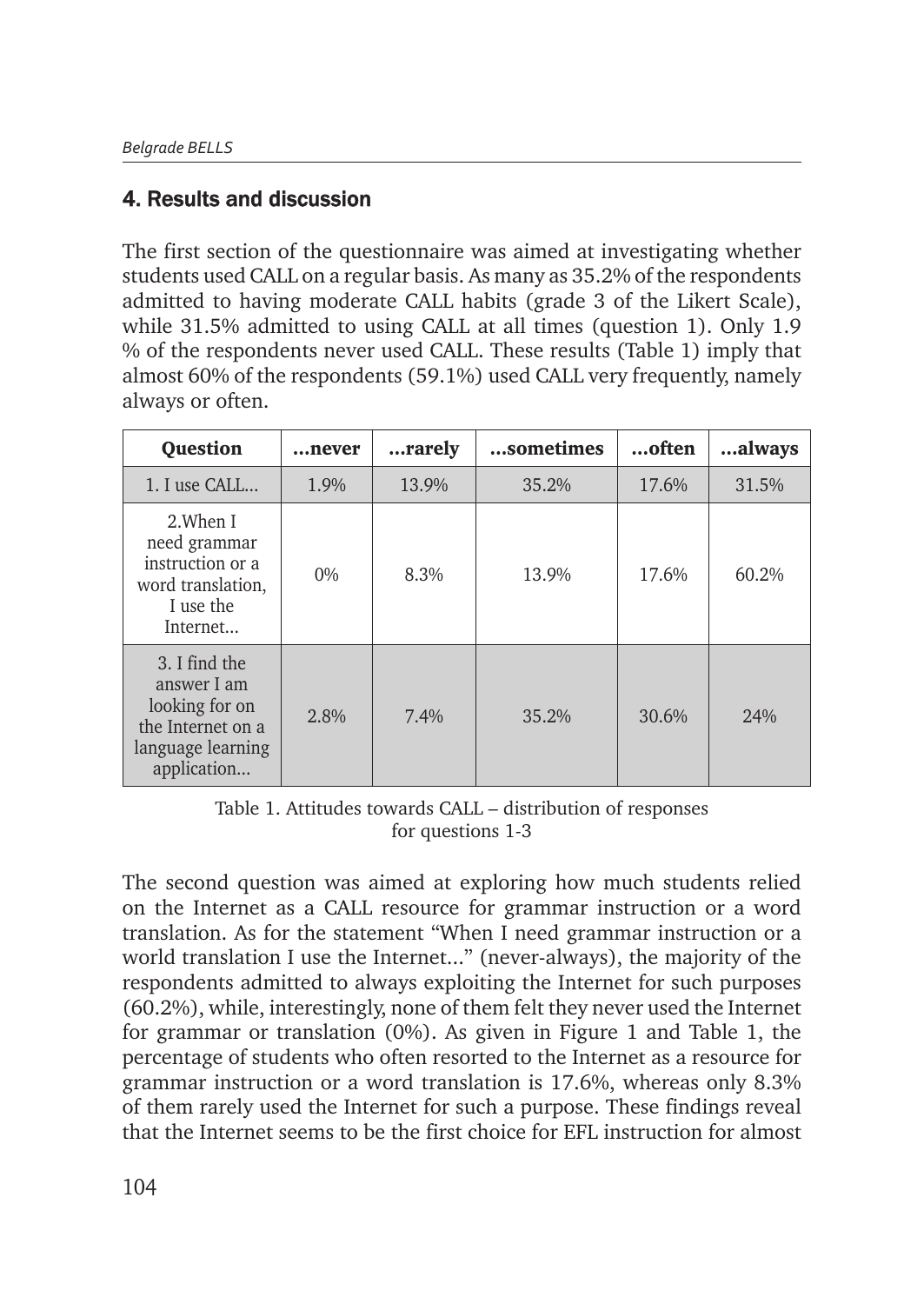80% of the students, while 20% of the respondents feel that they search for language instruction elsewhere.

## **When I need grammar instruction or a word translation I use the Internet**



Figure 2. Students' frequency of using the Internet for studying English Figure 2. Students' frequency of using the Internet for studying English

Question 3 was designed to investigate how successful students were at finding what they were looking for, related to ESL and CALL as a medium Question 3 was designed to investigate how successful students were at finding what they were of instruction. As shown in Figure 2, approximately one-third of the respondents (35.2%) confessed that they did not always find the answers they were looking for on the Internet or within a language learning application, when the students of the students application, whereas only 24% of the students always found what they needed. As many as  $10.2\%$  of the respondents felt that their hunt for the desired content was not successful ("never"/"rarely" responses). These data imply that whereas 54.6% of the students find the material they are looking for within the CALL process, the other half of the respondents feel quite the opposite, which points to the conlusion that the frequent use of CALL does not guarantee that the actual learning is taking place. It rather indicates that a significant amount of time is wasted on the search for the needed content, or that there are distractions that interfere with the learning process (inadequate level of the target language, poor competencies in digital skills, prior knowledge etc).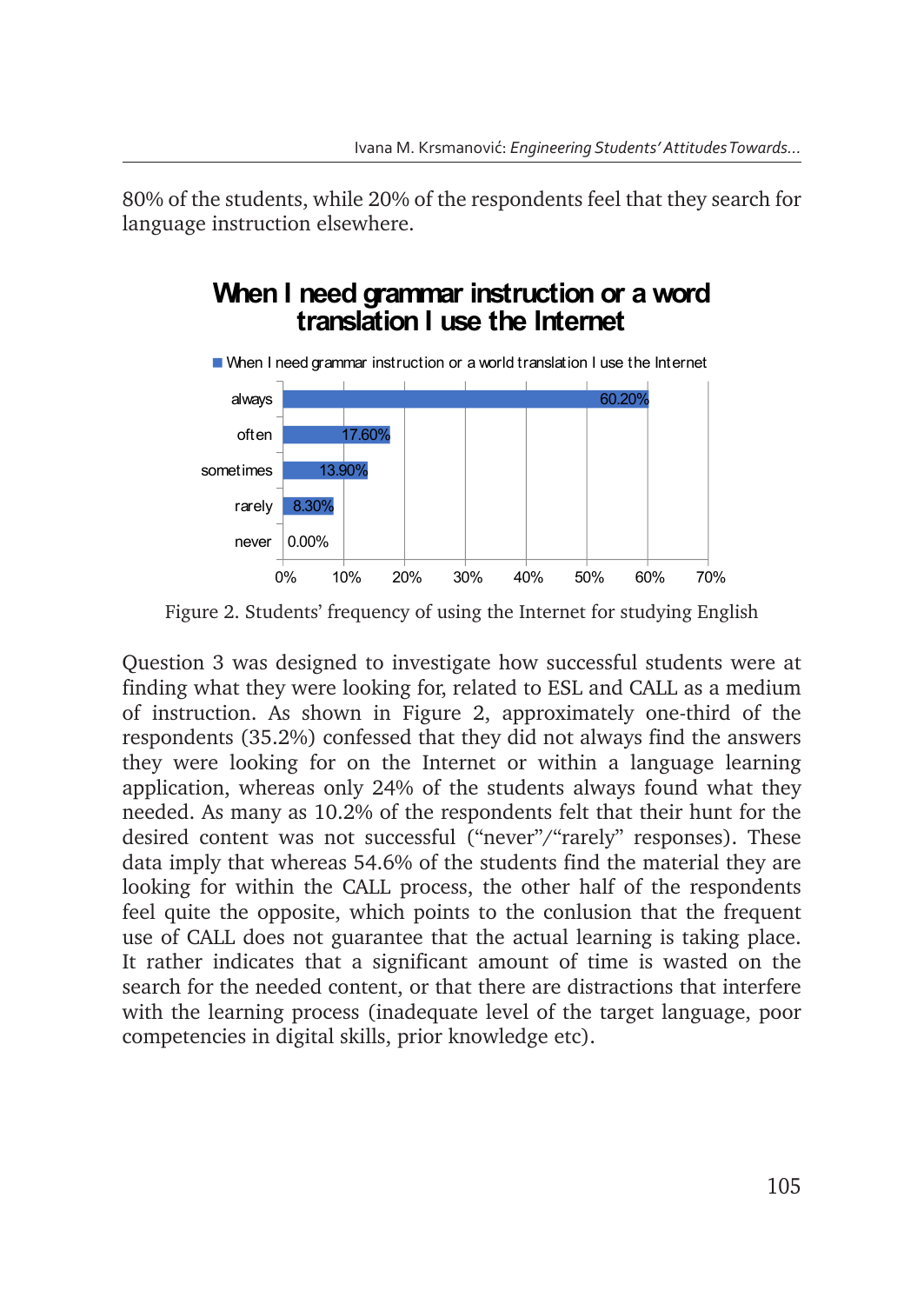

**I find the answer I am looking for ... I find the answer I am looking for ...** 

Figure 3. Students' perceived success at finding content in CALL Figure 3. Students' perceived success at finding content in CALL

The fourth question of the first section was aimed at investigating students' attitudes towards the perceived usefulness of the CALL in their language improvement, and it was given in the form of a statement with 2 answers perceived usefulness of the CALL in their language improvement, and it was given in the form of a "yes" or "no". As many as 87% of the students believed that CALL could help them master the English language, whereas 13% thought that was not the case (Figure 3). This suggests that students perceive technology as a highly-valuable tool in the learning process that can improve their ESL competencies. improvement, and it was given in the form of a statement with 2 answers



Figure 4. Students' attitudes towards the perceived usefulness of the CALL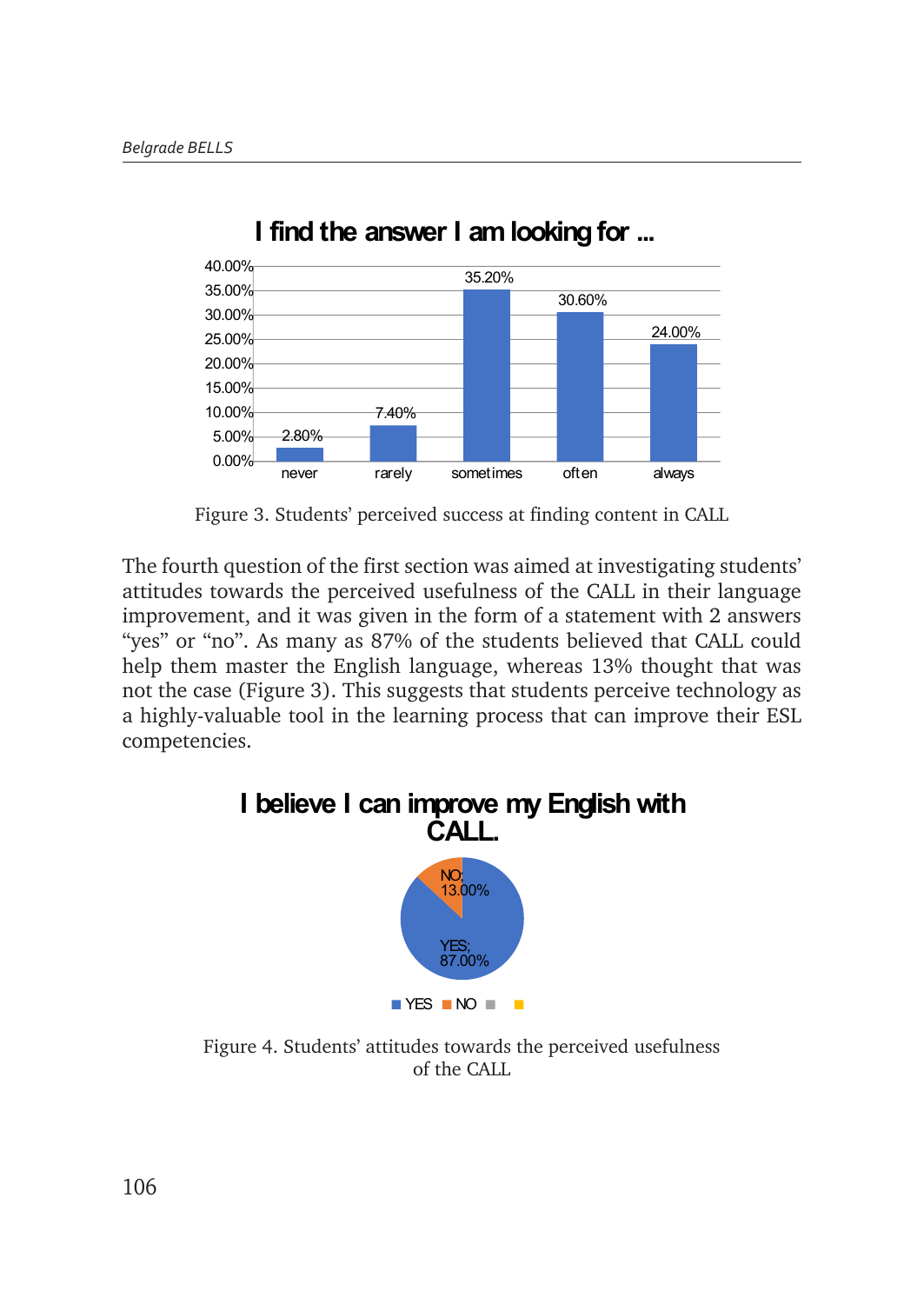Questions 5 and 10 were designed to explore how students perceived a teacher's role in CALL. When they needed a word translation or help with some unclear grammar instruction (question 5), the students felt they could trust their teacher (88%) rather than the information gained online (12%). Interestingly, when asked whether they feel more anxious or afraid not to make a mistake in a face-to-face class compared to making mistakes in the CALL instruction (question 10), as many as  $62\%$  admitted that they were not more afraid or anxious when learning with a teacher. Yet, 38% of were not more and a or analogs when rearning with a teacher. Tet, 50% of the students felt more nervous when learning with a teacher rather than by a computer (Figure 4). Such a large percentage of responses in favour of teacher instruction suggests that teachers are still perceived as pillars of education with a pivotal role in the teaching-learning process, with their dominance not likely to be replaced by computers. In other words, although belonging to the 'Net Generation', students are not especially motivated by high-tech apps and tools when utilized for educational purposes. On the contrary, it seems that they are willingly abandoning the benefits of the Internet for a more traditional approach to teaching.



Figure 5. Students' anxiety towards making mistakes in face-to-face instruction vs. CALL

 $\blacksquare$  NO  $\blacksquare$  YES  $\blacksquare$ 

The sixth question of the first section was designed to test students' preferences related to the type of CALL instruction they most enjoy having. Out of the 7 options offered; (1) YouTube, (2) Social Networks, (3) Mobile The sixth question of the first section was designed to test students' preferences related to the type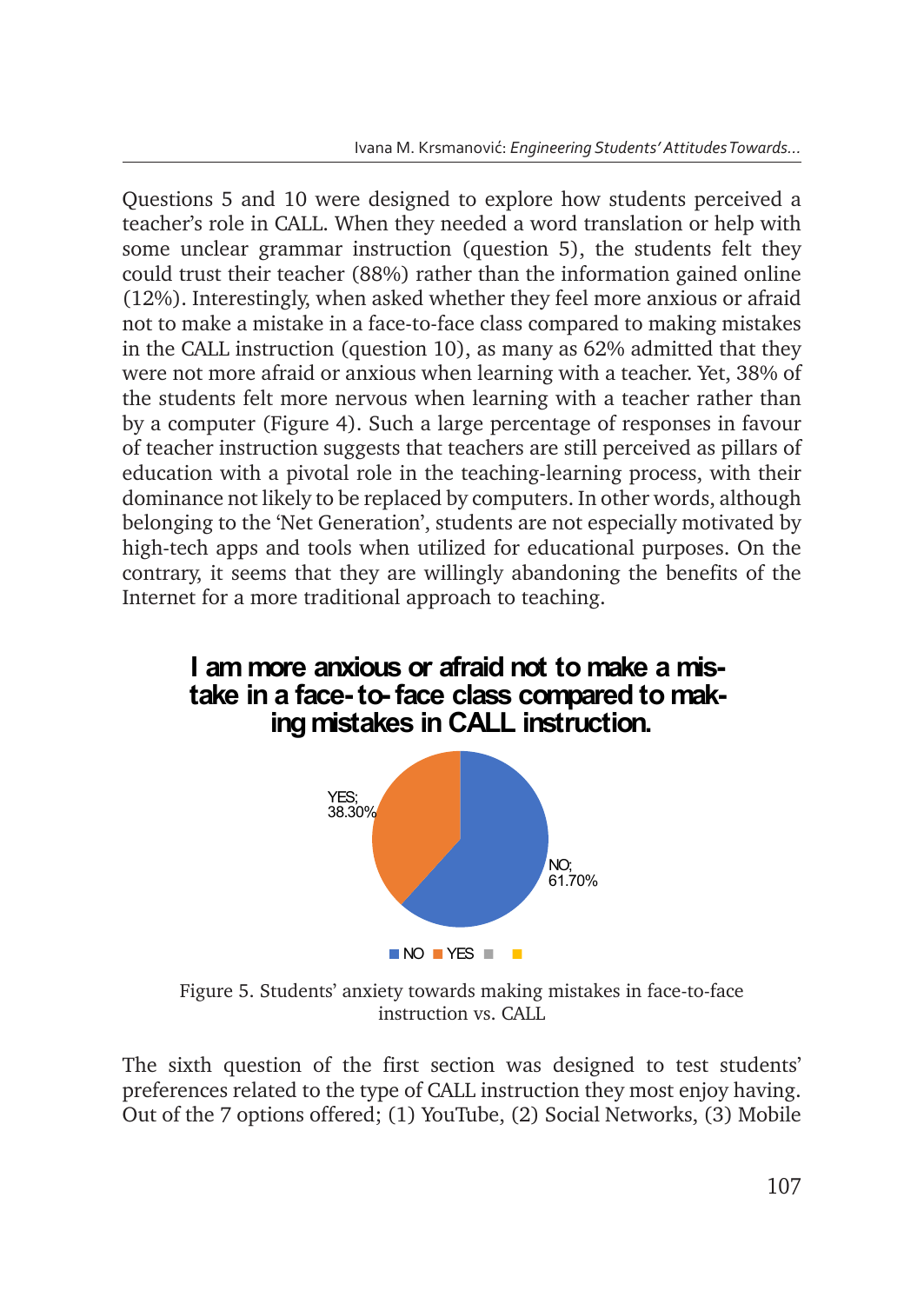phone apps, (4) Websites for learning English, (5) Multimedia for learning English, (6) Newspapers, articles and blogs, (7) Games and quizzes, they were allowed to choose maximum 3. The most preferred CALL instruction was YouTube with 62%, closely followed by Social Networks instruction (Facebook, Instagram, Twitter) with 41.7%, while the third most popular choices were games and quizzes with 38%. Websites for learning English were preferred by 34.3% of the respondents, mobile phone applications by 33,3%, newspapers, articles and blogs were chosen by 24.1% of the students, and finally, multimedia for learning English was selected by only 17.6%. These results (Figure 5) suggest that students are generally attracted to: 1) relatively short audio-visual content, themed or otherwise specially designed (such as YouTube videos); 2) up-to-date, instant communication platforms aimed at socializing and promotion (as in Twitter, Instagram and Facebook); 3) interactive and fun (on-line) activities which foster competitiveness and can be co-played with peers (for games and quizzes). These 3 top choices are interconnected with certain similarities; (1) they all belong to the social media field which broadcasts certain preprepared content, (2) they are easy and free to access online, (3) they are all available 24/7. Additionally, (4) all 3 top choices feature emerging trends in different communities, (5) include the audience of some kind (subscribers, followers, fellow players), and (6) can be re-visited and navigated on request. This supports the assumption that, due to its major impact on young people, popular culture is likely to determine and expand the educational pathways. Practitioners who can make popular culture a trusted ally in EFL teaching will, for obvious reasons, better meet the learning outcomes.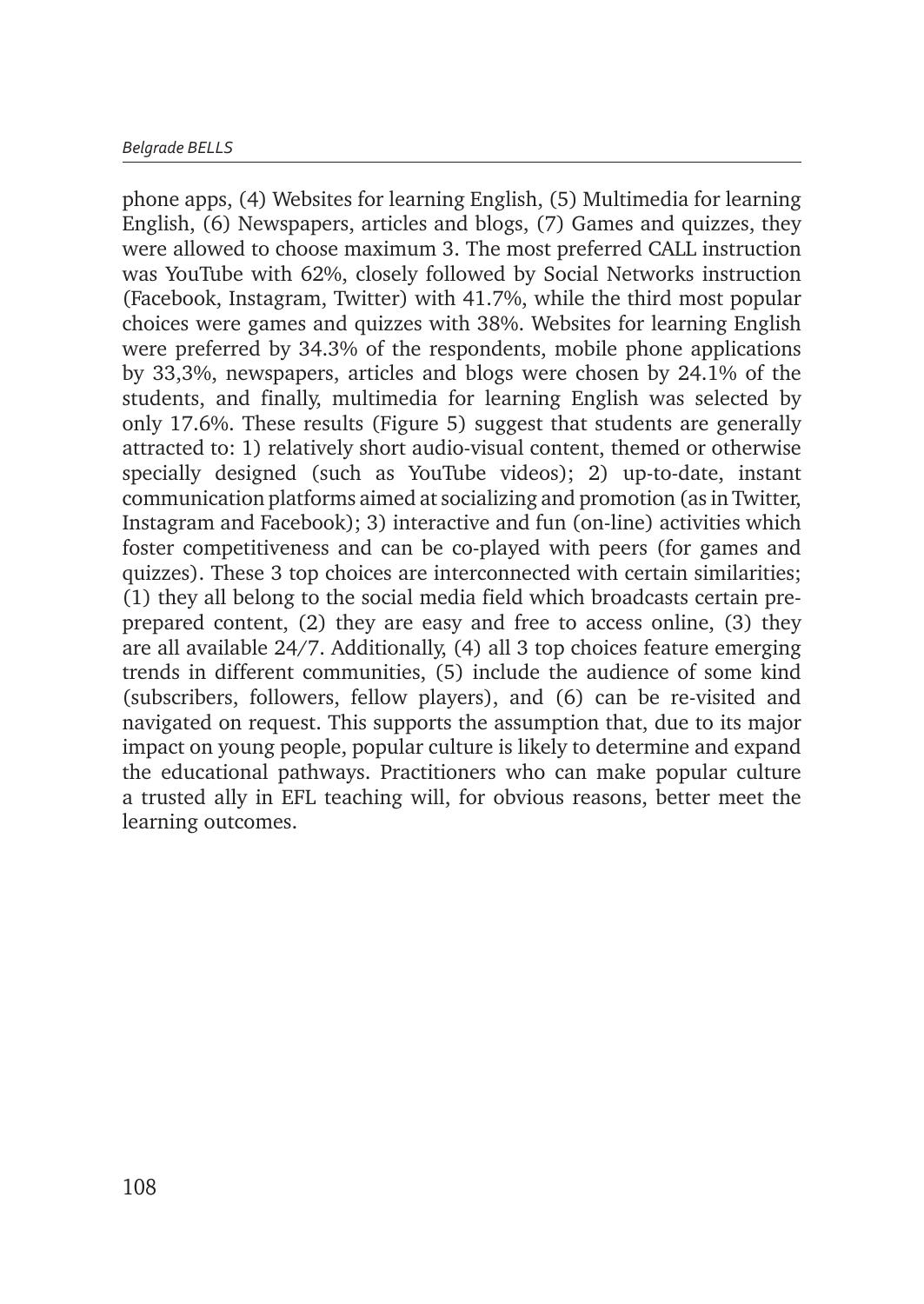

Figure 6. Students' preferences to the type of CALL they most enjoy Figure 6. Students' preferences to the type of CALL they most enjoy

When asked (question 7) whether they enjoyed using CALL for in-class learning activities, 56.5% confessed to enjoying it, whereas for the use of CALL for self-study activities or homework assignments at home or elsewhere (question 8) as many as 78.7% admitted to enjoying such activities. These responses suggest that students perceive CALL as an adequate tool for self-study while they still expect a traditional classroom to be face-to-face teaching. The content of the content ( $\alpha$ 

Question 9 of the first section was aimed at assessing students' motivation to learn English related to the medium of instruction of the content ("I am more motivated to engage in self-study if the content is presented as computerized instruction than in the traditional way"). As many as 52.8% of the respondents were more motivated to learn if the content was given as computerized instruction while 48.1% were more motivated when using more traditional methods such as textbooks and printed dictionaries. These responses complement the previous conclusion; given that half of the respondents felt that a traditional educational setting with a language instructor and a textbook was more engaging, we can conclude that, based on these findings, non-computerized instruction and a face-to-face teaching approach still have a tremendous value for students.

The second part of the questionnaire were questions related to students' experience of using the website www.englit.net. Question 1 of the second section aimed at assessing students' motivation to commit to self-study if/when they use the website englit.net. As many as 63.9% of the respondents declared they were more motivated (with a significant level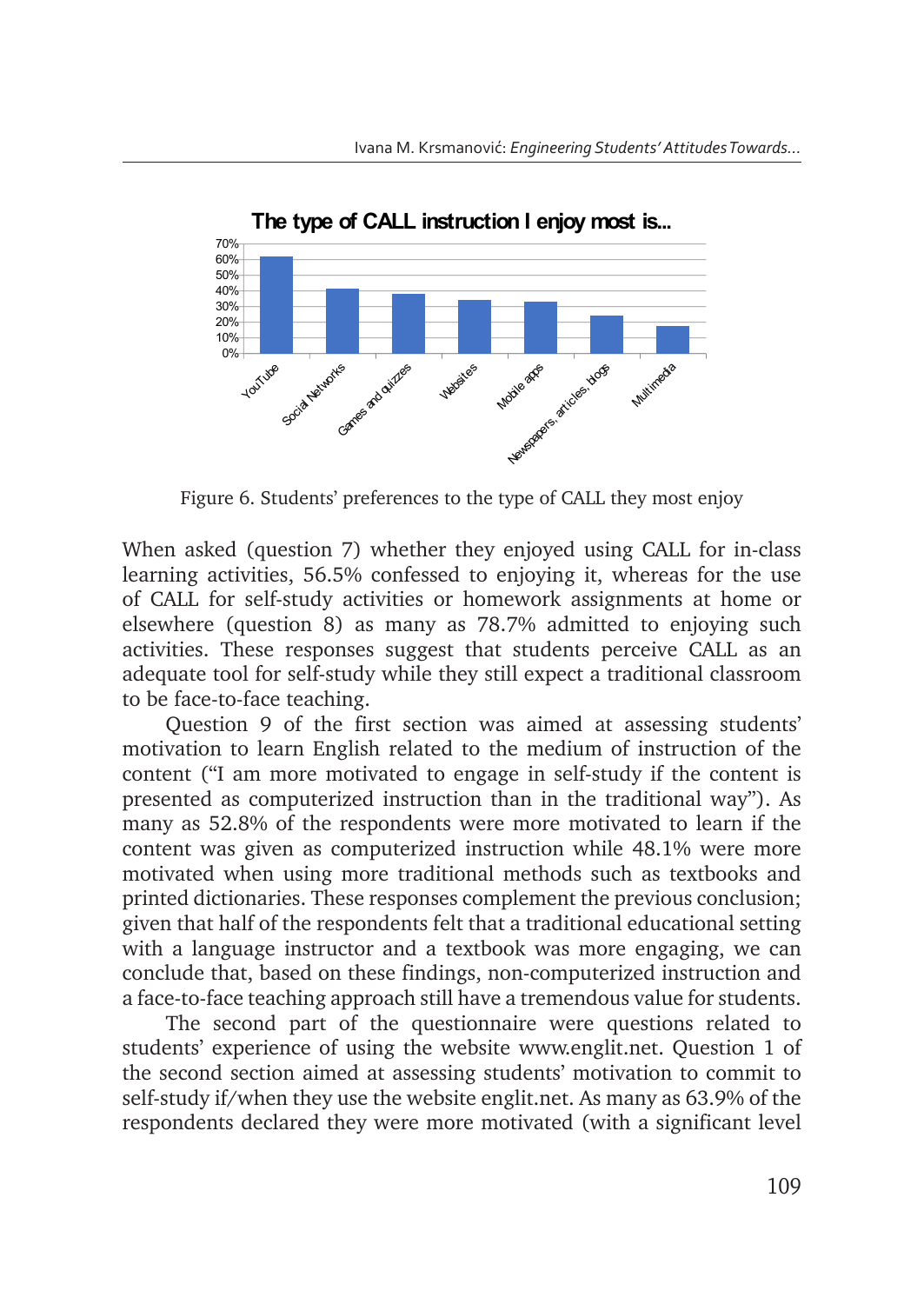of autonomy) when learning English on englit.net. The second question dealt with the availability of materials related to exam preparation and it was given as a statement ("Englit.net helps me find the content I need for the exams (mock tests, mid-term exams, past examination papers"). A large percentage of the respondents (84.3%) found the website helpful when looking for exam-related materials, while 15.7% thought the website was not helpful. Question 3 was aimed at exploring which improvements of the website students would find useful: out of 5 offered choices which refer to sections that could be implemented (quizzes and games, chat, forum, video lectures, audio lectures) students chose the top 3: (1) video lectures (54.6%), (2) quizzes and games (32.4%) and (3) audio lectures (30.6%). "Forum" and "chat" were the least popular options with 10.2% and 20.4%, respectively. These findings (Figure 6) imply that students are not interested in communicative channels in which they can exchange ideas with colleagues, but they feel that seeing/hearing a teacher (like the most valuable digital replacement for a traditional teaching setting) in a target language would be the most beneficial.



**I would add these sections to the englit.net webisite**

Figure 7. Students' preferences for adding new content on englit.net Figure 7. Students' preferences for adding new content on englit.net

Question 4 was "What do you like most about the website englit.net?" The offered responses included 7 items:  $(1)$  practice,  $(2)$  past exams,  $(3)$  essays and blogs,  $(4)$  material availability  $24/7$ ,  $(5)$  lectures on grammar rules, (6) video content, and (7) Twitter and an Instagram feed. The respondents were allowed to choose 3 items of their preference. Interestingly, as given most likely interesting  $\frac{1}{\sqrt{1}}$  material availability 24/7 with  $\frac{1}{\sqrt{1}}$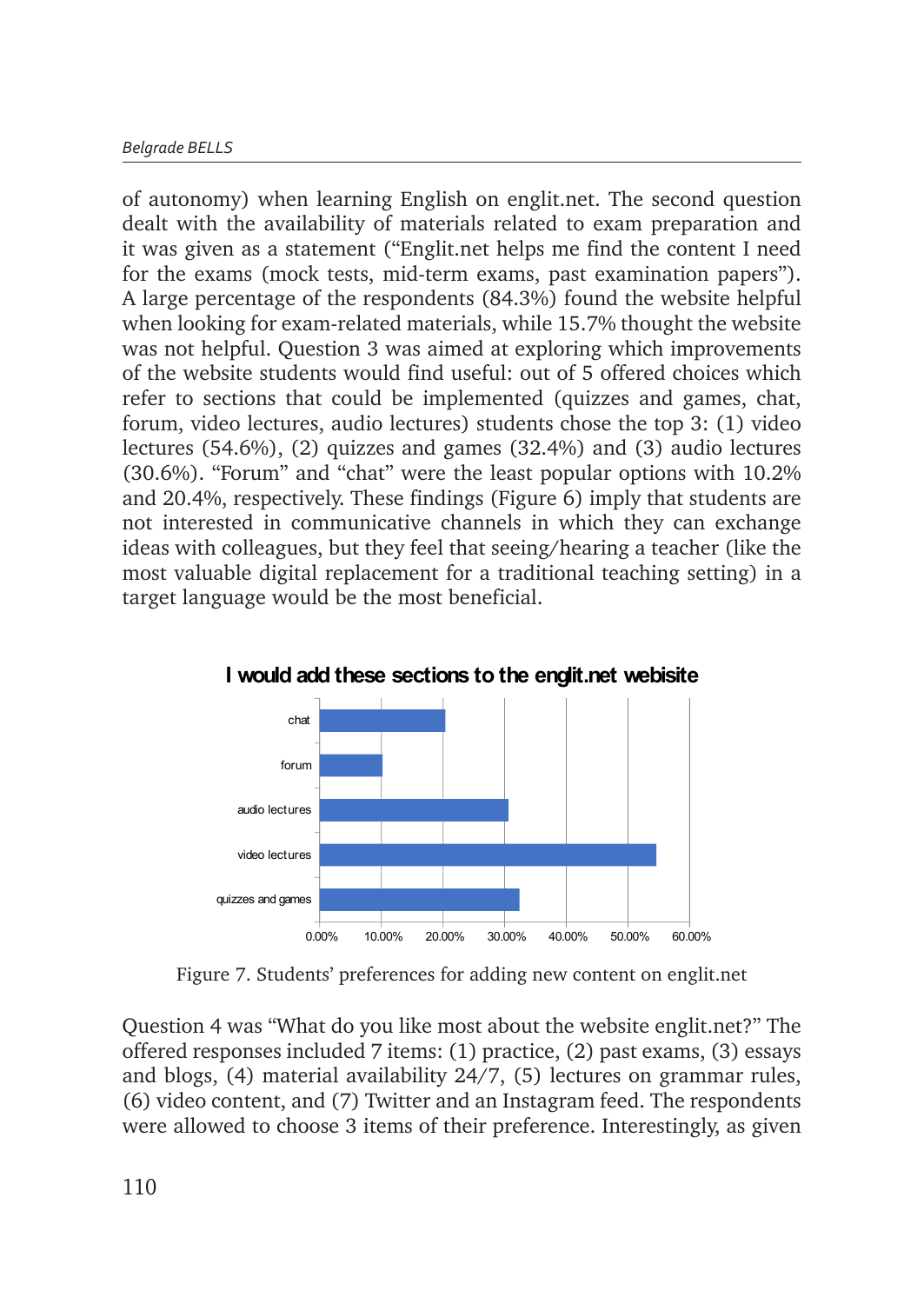in Figure 7, (7) Twitter and Instagram feed and (3) essays and blogs were the least liked, with 3.7% and 17.6%, respectively. The most liked feature of the englit.net website was (1) material availability 24/7 with 52.8%, followed closely by (2) lectures on grammar rules with 50.9% and (3) practice with 50%. The option "Past exam papers" also had a high score of 47.2%, whereas the video content was not that liked (23.1%).



**What do you like most about englit.net?**

Figure 8. Students' preferences related to the offered content on englit.net

Several conclusions can be drawn based on these data. The first conclusion is that having content closely correlated with the lectures (textbook, mockexams, handouts) is highly valued by students. It is evident from these results that open access to the adapted, exam-related materials enhances that students and the students of the total students in the students of the contract extending to contract the contract extend to contract to contract to contract the students of engage more in self-study. Additionally, this indicates that students tend to clearly differentiate between leisure activities, such as Social networking, and the learning activities they partake in for exam preparation, so there is no perceived usefulness of Instagram or Twitter feeds on the englit.net no perceived usefulness of Instagram or Twitter feeds on the englit.net<br>website. Another observation stemming from these findings is related to video content. Despite the fact that 54.6% of the respondents suggested that video lectures should be implemented on the website (question 4), it is quite interesting that the existing video content on the website was it is quite interesting that the existing video content on the website was liked only by 23.1% of them (question 3). These findings imply that while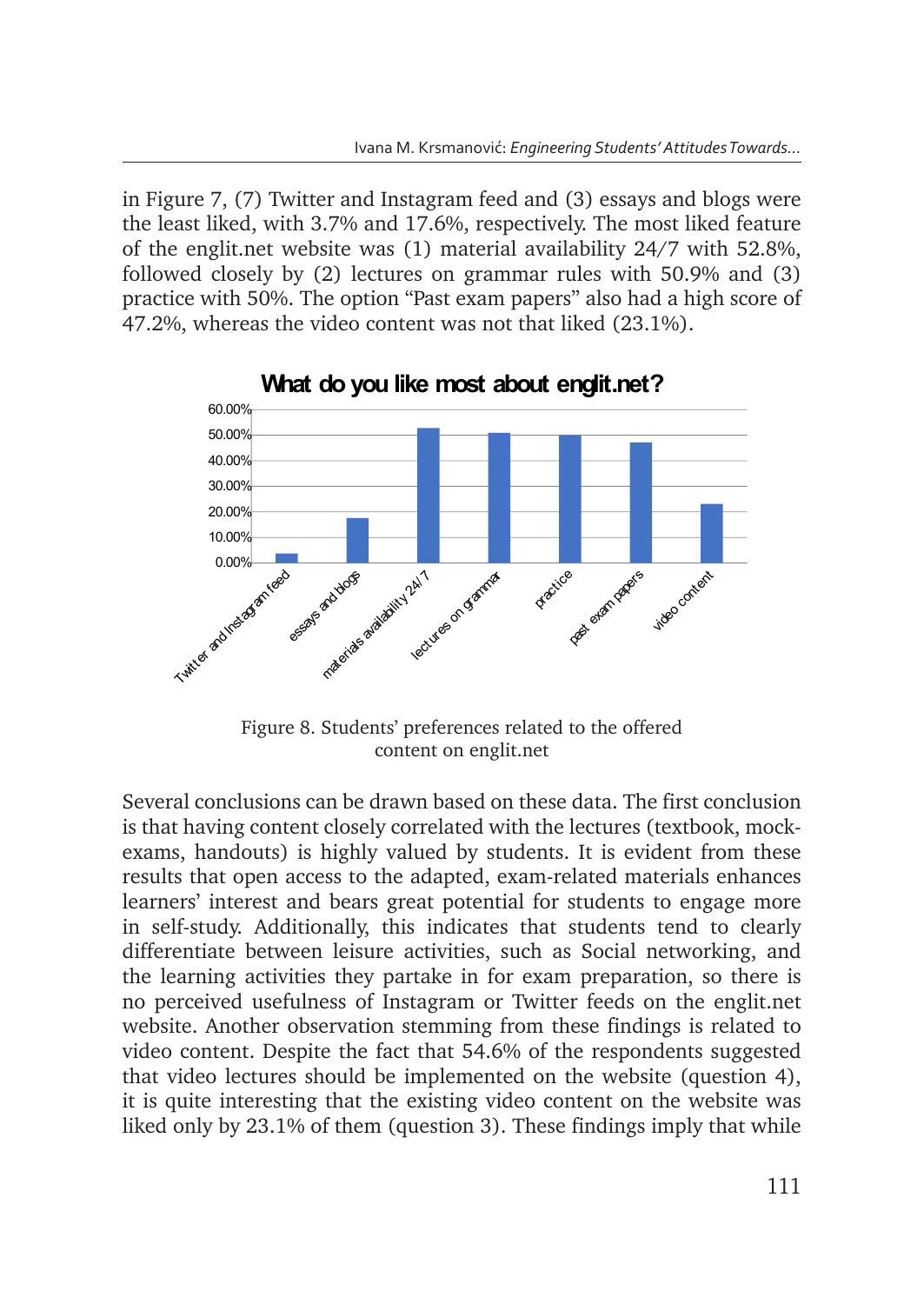students highly value video content (54.6%), website-featured videos are poorly rated since they are perceived as inadequate or unrelated to the syllabi. In our case, the video content available on the website was not language instruction but a selection of interesting TED talks, aimed at improving learners' listening for gist and critical thinking skills. To conclude, these data further reveal that the students' attitudes towards both learning material and social networks feeds are the same; whatever is perceived as "beyond" and "out of" syllabus content is regarded as incidental and unnecessary.

The last question of the section was a statement "Englit.net helps me to adapt the pace of learning to my personal needs (which lectures to study, when, how much)", which was to be evaluated with "yes" or "no". As many as 78.1% of the respondents chose "yes", while 21.9% chose "no" as their response. This implies that a custom-made website is perceived as a flexible learning tool that allows learners to overcome individual differences in learning, which might additionally affect success. Moreover, such a resource is perceived to increase learner independence.

## 5. Conclusion

Computer-assisted language learning, which has revolutionized the way English is taught, has been constantly re-purposed in the light of new and exciting discoveries in the field of teaching ESL. Although there is general consent that CALL's apparent benefits for learners include immediate feedback, self-pacing, privacy and learner autonomy, among others, some major constraints of CALL have also been experienced in real classroom settings. In the age of "Digital Natives" those drawbacks have been conditioned by the everyday abundance of various apps and gadgets whose effectiveness in a language learning process is even difficult to track, due to their being too easily and too quickly replaced and surpassed by new, more advanced ones. Recent studies suggest that what remains the main CALL limitation is extra expenses imposed upon universities to invest in the equipment, so more affordable technology is a clear demand for the future.

As CALL "has come of age" (Davies et al. 2017: 34), the CALL-ists' focus has shifted from expanding the CALL field overburdened with the advent of technology, to finding the best fit for CALL to be implemented in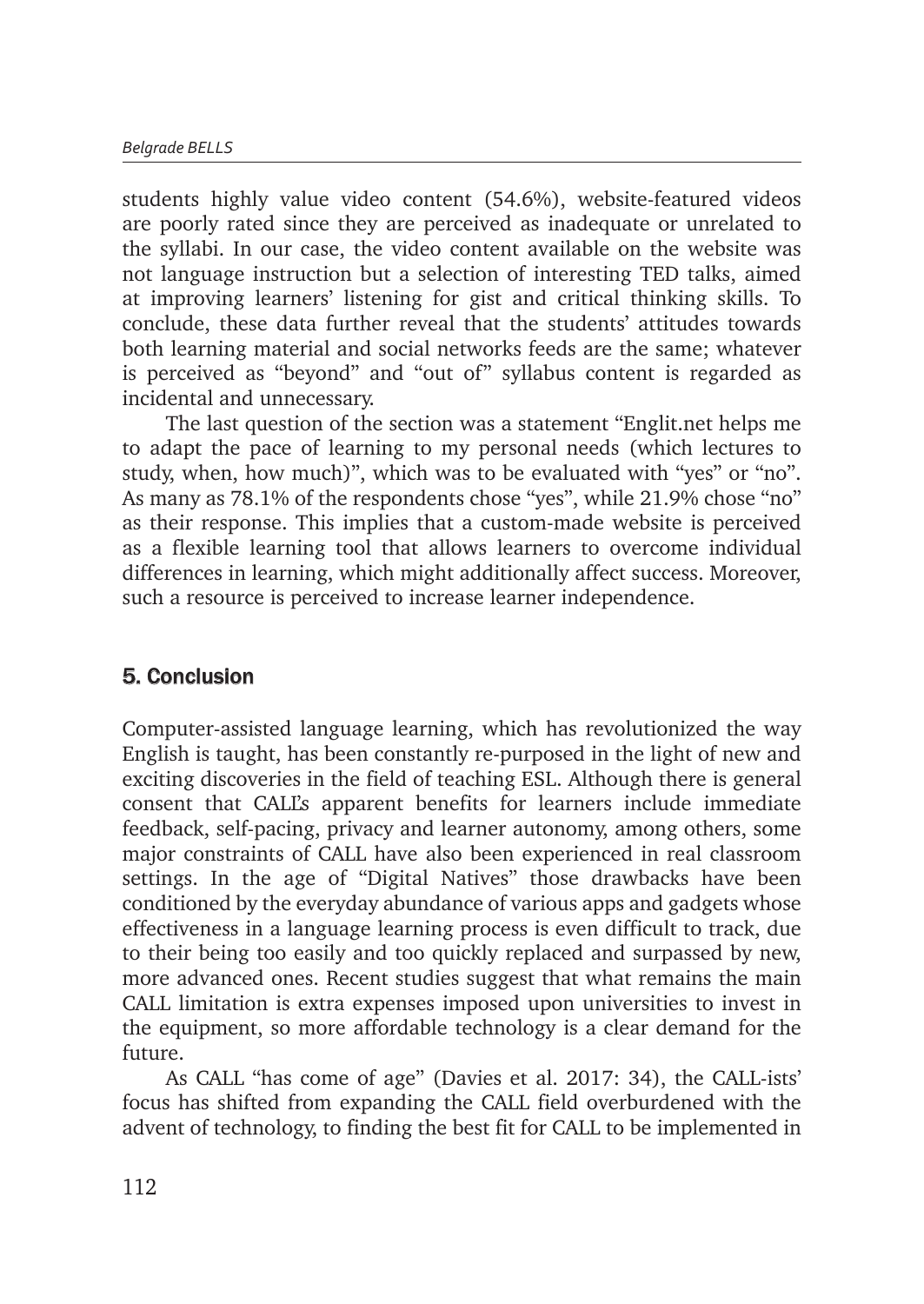the real classroom contexts. Such a task seems to be equally challenging for both practitioners and learners since the pervasiveness of easily accessed gadgets and users' overdependence on technology interferes with their digital literacy skills and affects the teaching/learning outcomes. In order to come closer to the goal, it is advised to consult contemporary findings in pedagogy which rely upon the idea that "[c]urrent pedagogy advocates collaborative knowledge construction rather than simple instructivist learning, as well as authenticity and task orientation" (Davies et al. 2017: 33). With its tremendous potential in the field of English language acquisition, if used properly, with clear objectives and adapted to the learners' needs, CALL promises of efficiency are not questionable.

Students' self-reported perception or attitudes towards CALL, as important factors in learning success, can help additionally pinpoint the direction of CALL in which teachers are acknowledging the need for change in their practices to best support their classrooms. The findings from this study indicate several important implications of CALL in relation to students' attitudes. Firstly, 60% of the students use CALL very frequently. A high percentage of the students (87%) believe that they can improve their English with CALL, however, 88% of them trust their teacher more than online instruction. Almost equal distribution of responses is divided between traditional vs CALL instruction preference; namely, 52.8% of the respondents prefer CALL, whereas 48% prefer traditional classes. CALL is, as the findings of this study reveal, best utilized for homework assignments (78.7%). Another observation is that, although 80% of the students rely on the Internet as a CALL resource for EFL instruction, they admit to enjoying face-to-face instruction more due to the fact that only 54.6% of them find the needed language content on the Internet. These data reveal that a conventional type of contact classes with the teachercentred authority is strongly emphasized and, accordingly, in relation to the Internet-based learning environment, the students feel that such an approach is more learner-friendly, anxiety-free or better supportive of their specific needs. As this research study shows, teachers are still perceived as the most reliable, ubiquitous form of delivering instruction. Yet, it must be emphasized, CALL features certain highly valued characteristics with learners; (1) it allows students to adapt their learning to their own pace (78.1%), and (2) has a significant advantage (over traditional teaching) in providing learning materials 24/7 (84.3%). When it comes to social networks as a segment of CALL, they are strictly associated with leisure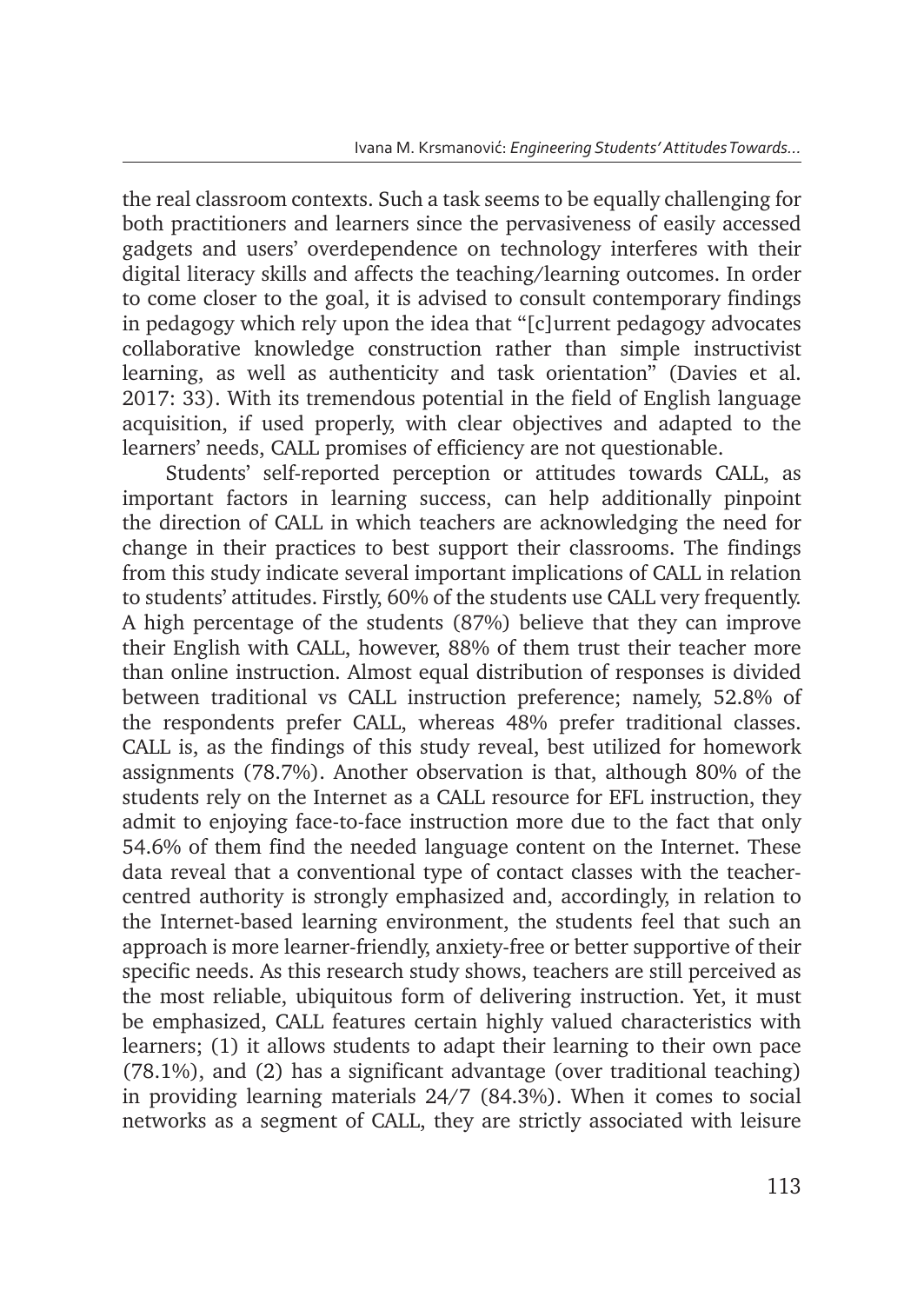activities, and the same applies to video content – if a video is perceived as unrelated to the course syllabi, it is not enjoyed at all. Also, the students believe that forums/chats are a thing of the past, but they also feel that video lectures are what they would implement in a custom-made website (54.6%). Finally, the study suggests that the ENGLIT lab experience has empowered engineering students to study and collaborate in a more interactive and intensive manner, which supports Beatty's idea that for collaboration at the computer to be successful, a supportive environment needs to be established (Beatty 2010: 165). On the basis of the foregoing results, the following conclusion seems to be justified: engineering students have positive attitudes towards the use of CALL and find the website www. englit.net useful for improving their English language competence. This infers that both the 1st and the 2nd hypotheses have been supported. The final remark of the study refers to our revisiting the definition of CALL, so that we must additionally highlight the adjective which constructs the concept itself. In other words, computer-assisted language learning is, as its name indicates, an approach *assisted* by computers, not guided by, and should remain so.

#### **References**

- Abu Seileek, A. and A. Abualsha'r (2014). Using Peer Computer-mediated Corrective Feedback to Support EFL Learners' Writing. *Language Learning & Technology*, 18 (1), 76−95.
- AbuSeileek, A. and G. Rabab'ah (2007). The Effect of Computer-based Grammar Instruction on the Acquisition of Verb Tenses in an EFL Context*. The JALT CALL Journal,* 3, (1-2), 59−80. (10 May 2021) <https://pdfs. semanticscholar.org/1563/7c81207d231e2fc4bbe4176e4435f9f728c9. pdf>.
- Afshari, M., S. Ghavifekr, S. Siraj and D. Jing (2013). Students' Attitudes towards Computer-assisted Language Learning*. Procedia – Social and Behavioral Sciences,* 103 (2013), 852−859.
- Ali Ghufron, M. and F. Nurdianingsih (2021). Flipped Classroom Method with Computer-assisted Language Learning (CALL) in EFL Writing Class. *International Journal of Learning, Teaching and Educational Research*, 29 (1), 120−141. (10 May 2021) <https://www.ijlter.org/ index.php/ijlter/article/view/3101>.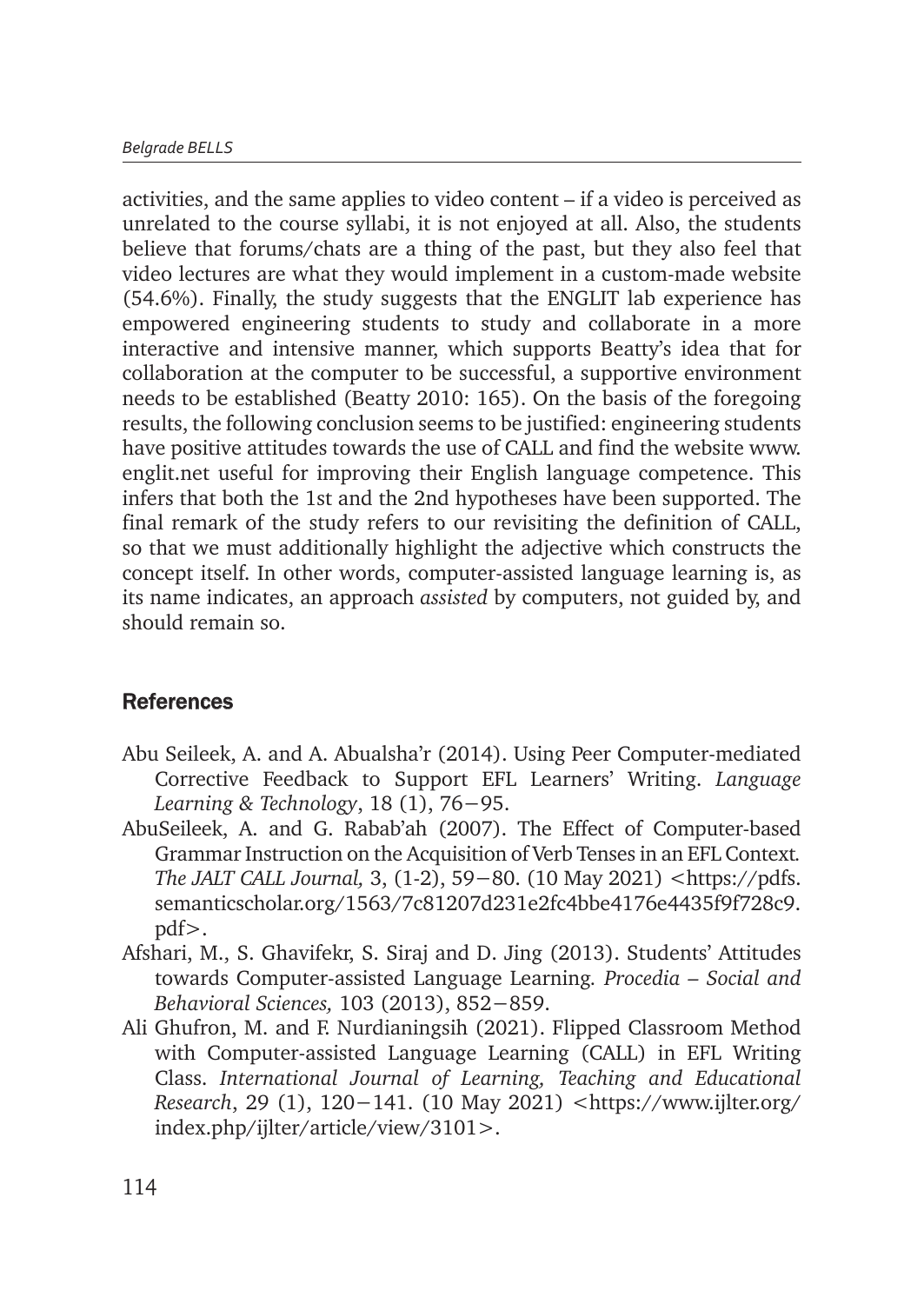- Al-Shammari, M. H. (2007). *Saudi English as a Foreign Language Learners' Attitudes toward Computer-Assisted Language Learning*. (Unpublished doctoral dissertation). Morgantown: West Virginia University. (10 May 2021) <https://researchrepository.wvu.edu/cgi/viewcontent. cgi?article=5323&context=etd>.
- Asrifan, A., C. T. Zita, K. J. Vargheese, T. Syamsu and M. Amir (2020). The Effects of CALL (Computer assisted language learning) toward the Students' English Achievement and Attitude. *Journal of Advanced English Studies*, 3 (2), 94−106. (10 May 2021) <http://sastra.unifa. ac.id/journal/index.php/jes/article/view/88>.
- Bani-Hani A. N. (2014). Benefits & Barriers of Computer Assisted Language Learning and Teaching in the Arab World: Jordan as a Model. *Theory and Practice in Language Studies*, 4 (8), 1609−1615. (10 May 2021) <http://www.academypublication.com/issues/past/ tpls/vol04/08/11.pdf>.
- Basheer, B. (2013). The Impact of Using Technology in Teaching English as a Second Language, *English Language and Literature Studies*, Canadian Center of Science and Education, 3 (1), 111−116.
- Baskaran, L. and C. P. Shafeeq (2015). ESL Teachers' Perceptions of CALL Integration in ELT. *International Journal on Studies in English Language and Literature*, 3 (5), 63−74. (10 May 2021) <https://www. arcjournals.org/pdfs/ijsell/v3-i5/8.pdf>.
- Beatty, K. (2010). *Computer Assisted Language Learning*. London: Longman.
- Bontha R. U. (2016). Student Reflections on Computer-Assisted Learning with Special Reference to their Course Books. *The Journal of Teaching English for Specific and Academic Purposes.* 4 (1), 161−170. (10 May 2021) <http://espeap.junis.ni.ac.rs/index.php/espeap/article/view/314>.
- Chapelle, C. A. (2003). *English Language Learning and Technology*. Amsterdam: John Benjamins. (10 May 2021) <https://doi. org/10.1075/lllt.7>.
- Chapelle, C. A. (2010). The Spread of Computer-assisted Language Learning. *Language Teaching*, 43 (1), 66−74. DOI: 10.1017/ S0261444809005850
- Davies, G., S. E. K. Otto and B. Rüschoff (2017). Historical Perspectives on CALL. In: C. A. Chapelle and S. Sauro (eds.), *The Handbook of Technology and Second Language Teaching and Learning*, Hoboken: John Wiley and Son, 19−38.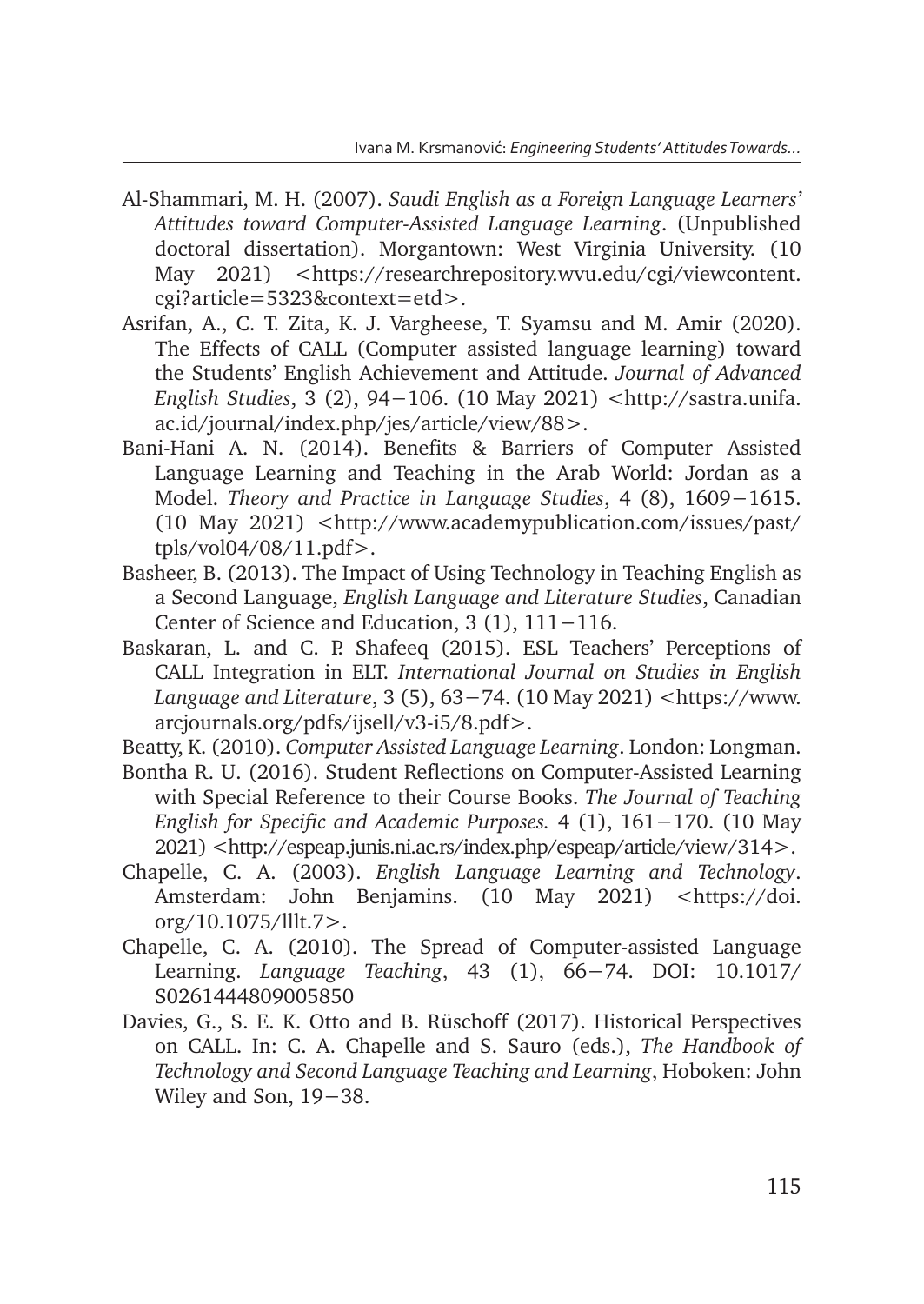- Delibegović N. and A. Hasanspahić (2020). Computer Assisted Language Learning in English Language Classrooms in Bosnia and Herzegovina. *ExELL (Explorations in English Language and Linguistics)*, 8 (1), 14−46. DOI: 10.2478/exell-2020-0012
- Demirdöken, G. (2019). A Need Analysis Study: Do Students Really Want to Share Their Desks with Technology? *Universal Journal of Educational Research.* 7(12), 2699−2704. DOI: 10.13189/ujer.2019.071217
- Ðorđević J. (2020). Improved Understanding of Meaning of Modal Verbs in Legal English and Increased Motivation through Computer Assisted Language Learning. *Iberica 39* (2020), 295−318. (10 May 2021) <http://www.aelfe.org/documents/39\_12\_IBERICA.pdf.>.
- Ðorđević, J. P. and S. N. Blagojević (2017). Project-based Learning in Computer-assisted Language Learning: an Example from Legal English. *Nasleđe, Journal of Language, Literature, Arts and Culture*, XIV (36), 247−259. (10 May 2021) <https://scindeks-clanci.ceon.rs/data/ pdf/1820-1768/2017/1820-17681736247D.pdf>.
- Eberhard, D. M., G. F. Simons and D. C. Fennig. (eds.). (2020). Ethnologue: Languages of the World. Twenty-third edition. Dallas, Texas: SIL International. Online version: www.ethnologue.com.
- Farahnia, S. and A. Khodi (2017). Computer Assisted Vocabulary Instruction: A Case of Applying PowerPoint Presentation into Iranian EFL Classes. *RELP*, 5 (1), 73−80. (10 May 2021) <http://relp.khuisf. ac.ir/article\_533648\_ca6ce6e7ccb2479a77b375abe6d6b2ef.pdf>.
- Foroozesh-nia, S. (2015). Overview of the Significance of Different Learner Characteristics in Computer-Based Language Learning Environment. In: Rahimi, M. (ed.), *Handbook of Research on Individual Differences in Computer-assisted langugage learning*, Hershey: IGI Global, 1−24.
- Ghorbani N. and S. Ebadi (2020). Exploring Learners' Grammatical Development in Mobile Assisted Language Learning. *Cogent Education*, 7(1), 1−14. (10 May 2021) <https://doi.org/10.1080/233118 6X.2019.1704599>.
- Hubbard, P. (2009). *Computer Assisted Language Learning: Vol 1 (Critical Concepts in Linguistics)*. London: Routledge.
- Ismaili, M. (2014). Integrating CALL into the EFL Classroom. *The Journal of Teaching English for Specific and Academic Purposes.* 2, (4), 697−702. (10 May 2021) <http://espeap.junis.ni.ac.rs/index.php/espeap/ article/view/142/123>.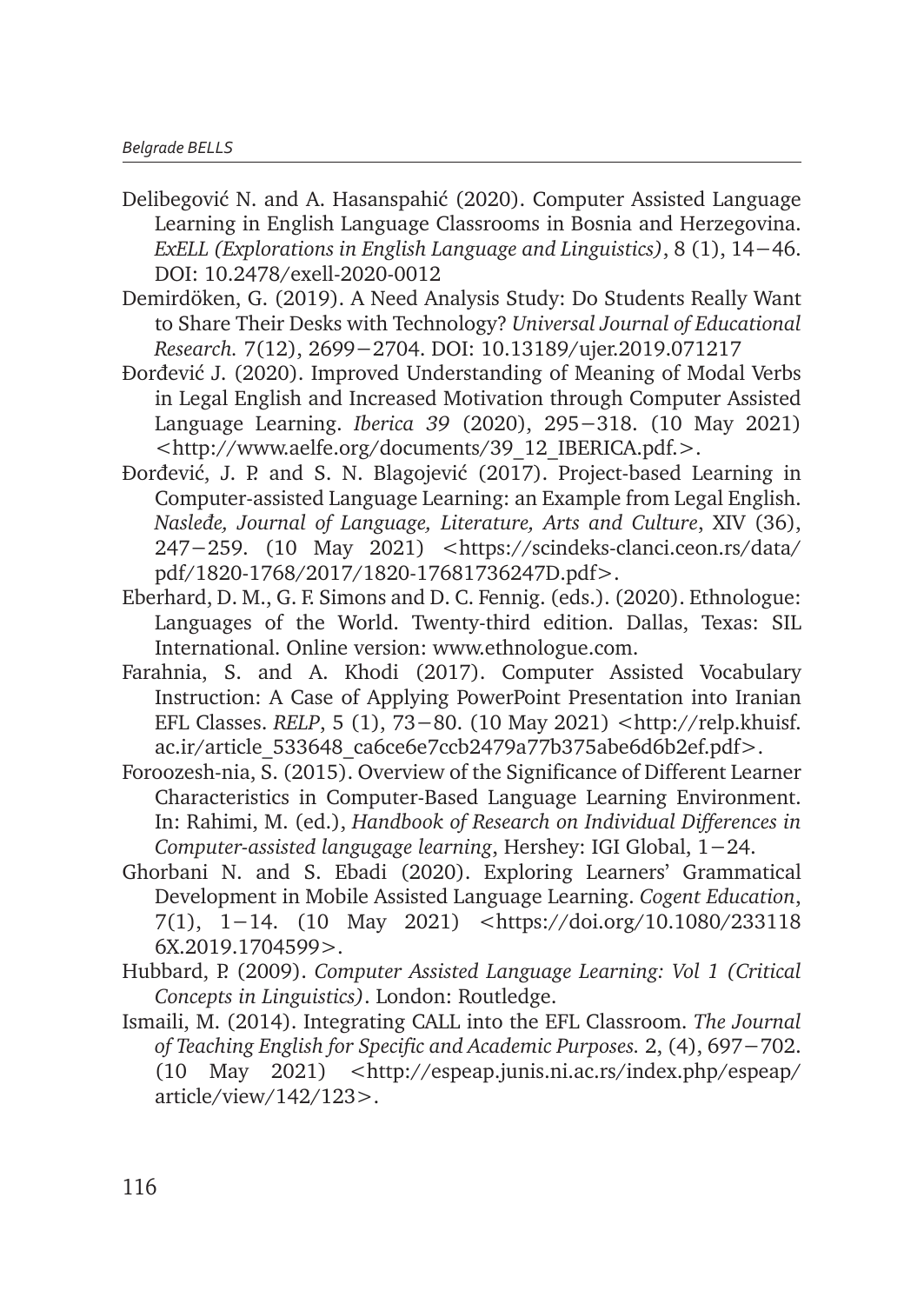- Kao, P. and S. Windeatt (2014). Low-achieving Language Learners and Self-Directed Multimedia Environments: Transforming Understanding. In: J. Son (ed.), *Computer-Assisted Language Learning: Learners, Teachers and Tools*, Newcastle: Cambridge Scholars Publishing, 1- 21. (10 May 2021) <file:///C:/Users/User/Downloads/Computer%20Assisted%20 Language%20Learning%20by%20Jeong%20Bae%20Son%202014. pdf>.
- Kern, R., P. Ware and M. Warschauer (2008). Network-based Language Teaching. In: N. Van Deusen-Scholl and H. Hornberger (eds.), *Encyclopedia of Language and Education,* 2nd Edition, Volume 4: Second and Foreign Language Education, Switzerland: Springer, 281–292. (10 May 2021) <http://education.uci.edu/uploads/7/2/7/6/72769947/ network-based.pdf>.
- Kremenska, A. (2007). Measuring Student Attitudes to Computer Assisted Language Learnin*g*, CompSysTech'2007, Sofia, ACMBUL, IV. 5-1-6.
- Larsen-Freeman, D. (2001). Individual Cognitive /affective learner Contributions and Differential Success in Second Language Acquisition. In: M. P. Breen (ed.), *Learner contributions to language learning: new directions in research*, London: Pearson Education, 12−24.
- Levy, M. (1997). *Computer Assisted Language Learning, Context and Conceptualization*. Clarendon Press, Oxford: UK.
- Lockley, T. and L. Prominitz-Hayashi (2012). Japanese University Students' CALL Attitudes, Aspirations and Motivations. *CALL-EJ, 13* (1), 1−16. (10 May 2021) <http://callej.org/journal/13-1/Lockley\_Promnitz-Hayashi\_2012.pdf>.
- Patton, M. Q. (2014). *Qualitative Evaluation and Research Methods*. London: SAGE Publications.
- Paul, A. K. (2020). Integrating CALL into English Language Learning: Bangladeshi College Students Perceptions and Challenges. *Journal of English Education and Teaching*, 4 (1), 499−515. (10 May 2021) <https://ejournal.unib.ac.id/index.php/JEET/article/view/12432>.
- Rachmawati D. L., D. Fadhilawati and S. Setiawan (2020). The Implementation of Computer-Assisted Language Learning (CALL) in the EFL Setting: A Case Study in a Secondary School in Indonesia. *English Teaching Journal: A journal of English Literature, Linguistics, and Education*, 8 (2), 91−102. (10 May 2021) <http://e-journal.unipma. ac.id/index.php/ETJ/article/view/7159>.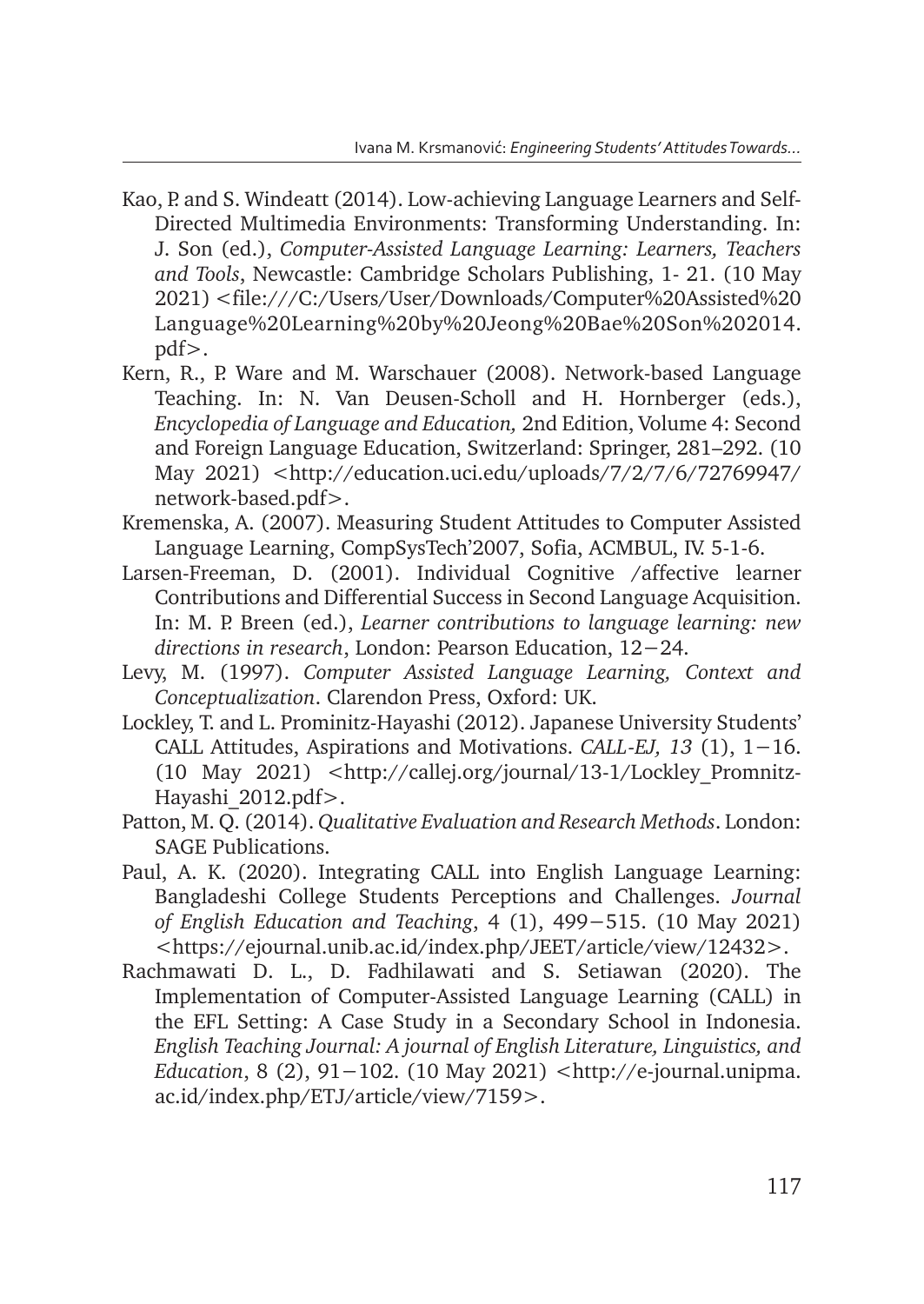- Rahimi, M. (ed). (2015). *Handbook of Research on Individual Differences in Computer-assisted langugage learning*. Hershey: IGI Global.
- Sadaghatkar, M. (2018). The Effect of Computer-Assisted Language Learning (CALL) on Immediate and Delayed Retention of Vocabulary in General English Course. *International Journal of Applied Linguistics and Language IJALEL*, 7 (1), 231−238. (10 May 2021) <https://www. journals.aiac.org.au/index.php/IJALEL/article/view/3979>.
- Shafaei, A. (2012). Computer Assisted Learning: A Helpful Approach in Learning English*. Frontiers of Language and Teaching*, 3, 108−115. (10 May 2021) <https://www.academia.edu/2365227/Computer\_ Assisted Learning A Helpful Approach in Learning English>.
- Stickler, U. and R. Hampel (2015). Qualitative Research in CALL. *CALICO Journal*, 32 (3), Qualitative Research in CALL. Published by: Equinox Publishing Ltd, 380−395. (10 May 2021) <https://dx.doi. org/10.1558/cj.v32i3.27737>.
- Tafazoli, D., P. E. Gomez and A. C. Huertas (2018). A Cross-cultural Study on the Attitudes of ESL Students towards CALL. *Teaching English with Technology*, 18 (2), 34–68. (10 May 2021) <https://eric. ed.gov/?id=EJ1177704>.
- Triandis, H. C. (1980). Values, Attitudes, and Interpersonal Behavior In: H. E. Howe and M. M. Page (eds.), *Nebraska Symposium on Motivation 1979*, University of Nebraska Press, Lincoln, 195–259.
- Tsintavi, M. (2017). Students' Attitudes and Perceptions towards Computer-Assisted Language Learning. *Journal of Applied Linguistics and Language Research*, 4 (3), 65−93. (10 May 2021) <http://www.jallr.com/index. php/JALLR/article/view/547>.
- Vasbieva G. D. and V. N. Saienko (2018). Exploring Students' Perception and Efficiency of Technology-mediated ESP Teaching. *Xlinguae*, 11 (1XL), 127−1137. (10 May 2021) <http://www.xlinguae.eu/files/ XLinguae1xl\_2018\_11.pdf>.
- Vukićević-Ðorđević, LJ. (2015). Emerging Technologies: Does It Feel Like Learning? *The Journal of Teaching English for Specific and Academic Purposes*, 3 (3), 483−497. (10 May 2021) <http://espeap.junis.ni.ac. rs/index.php/espeap/article/view/263>.
- Warschauer, M. (1996). Computer Assisted Language Learning: An Introduction. In S. Fotos (ed.), *Multimedia language teaching*, Tokyo: Logos International, 3–20.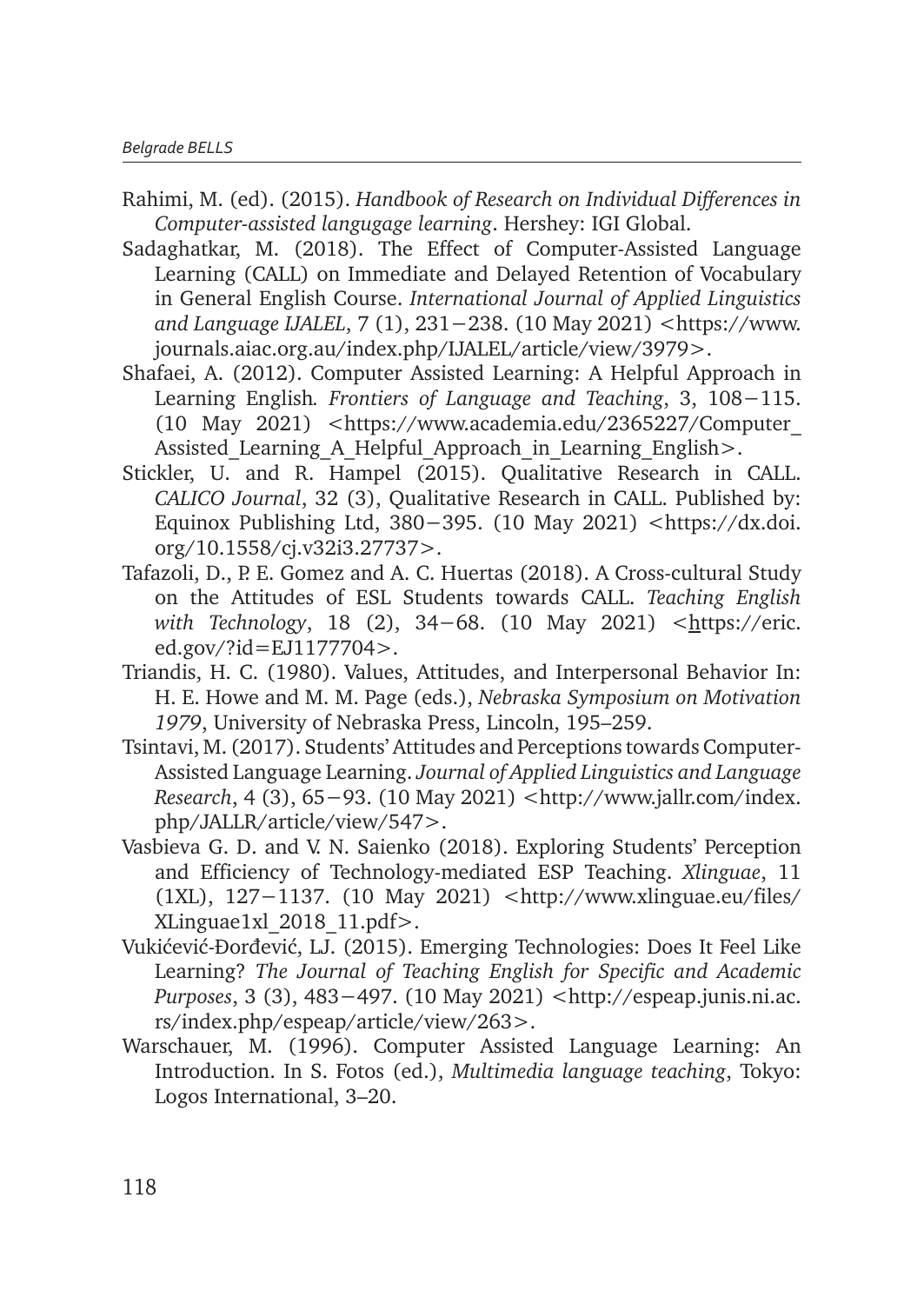- Warschauer, M. (2000). The Death of Cyberspace and the Rebirth of CALL*. English teachers' Journal*. "CALL for the 21st Century" IATEFL and ESADE conference, 61−67. (10 May 2021) <http://education.uci. edu/uploads/7/2/7/6/72769947/cyberspace.pdf>.
- Wiebe, G. and K. Kabata (2010). Students' and Instructors' Attitudes toward the Use of CALL in Foreign Language Teaching and Learning, *Computer Assisted Language Learning*, 23 (3), 221−234. DOI: 10.1080/09588221.2010.486577
- Yang, Y. (2010). Computer-assisted Foreign Language Teaching: Theory and Practice*. Journal of Language Teaching and Research*, 1 (6), 909−912. DOI:10.4304/jltr.1.6.909-912
- Zhang. S. (2011). *Attitudes of ESL Students toward the Use of Computer-Assisted Language Learning (call) in a University in China*. (Unpublished doctoral dissertation). Texas: A & M University-Commerce. (10 May 2021) <https://www.proquest.com/docview/884796731>.

Received: 19 August 2021 Accepted for publication: 23 September 2021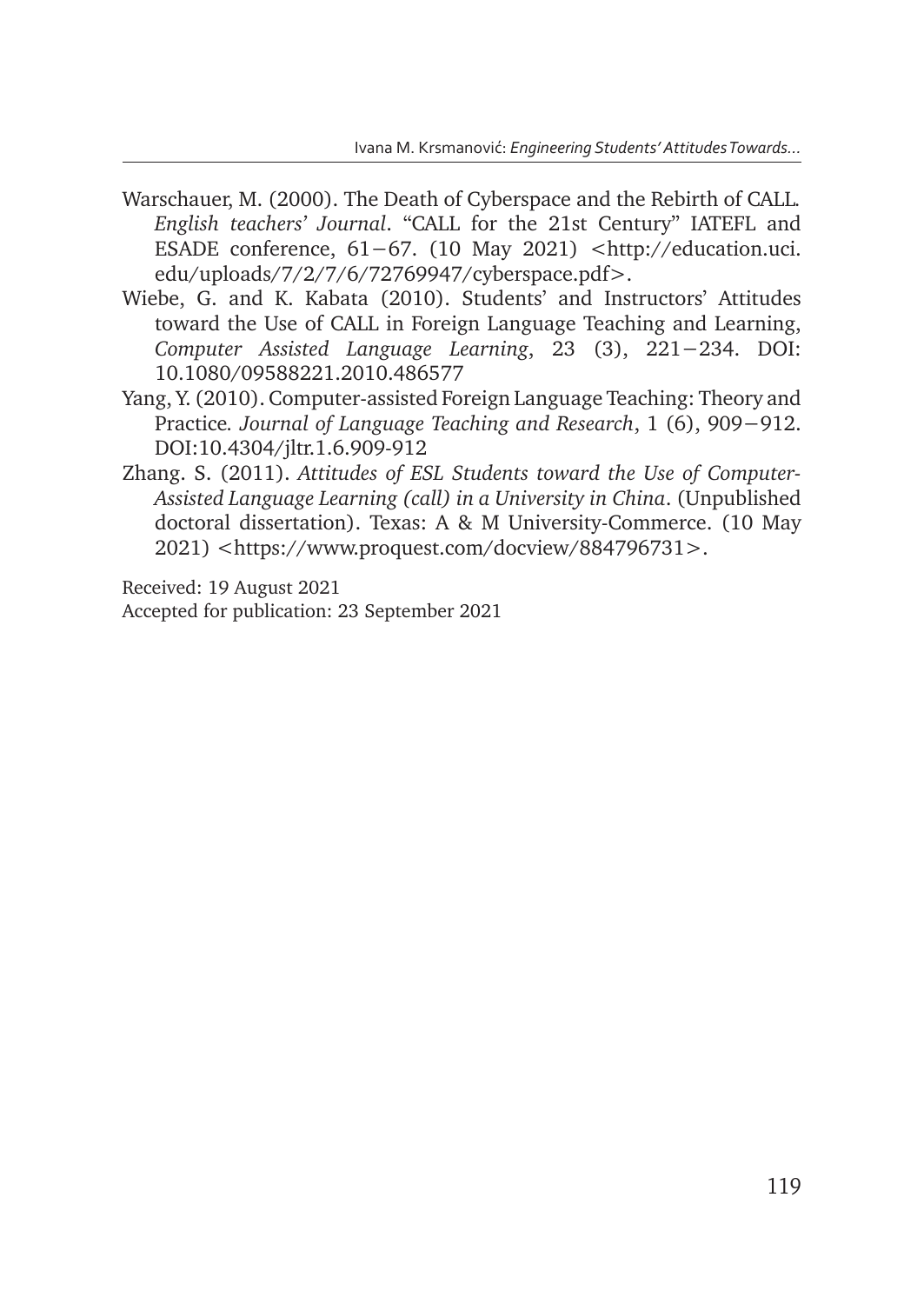#### Appendix

#### Questionnaire on engineering students' attitudes towards CALL in EFL

*Section 1 – Personal information*

- 1. What are you majoring in at Faculty of Technical Sciences Čačak?
	- a) Electrical Engineering
	- b) Information Technology
	- c) Mechanical Engineering/Informatics
	- d) Graphic Technology
	- e) Production Management and Ecology
- 2. What's your gender? male/female/other
- 3. How old are you? younger than 20/between 20-25/over 25

*Section 2 – Questions on CALL*

- 1. I use CALL for learning English 1 (never), 2 (rarely), 3 (sometimes), 4 (often), 5 (always)
- 2. When I need grammar instruction or a world translation I use the Internet – 1 (never), 2 (rarely), 3 (sometimes), 4(often), 5 (always)
- 3. I find the answer I am looking for on the Internet on a language learning application  $-1$  (never), 2 (rarely), 3 (sometimes), 4(often), 5 (always)
- 4. I believe I can improve my English with CALL. (yes/no)
- 5. I have more trust in my teacher than the information gained online.(yes/no)
- 6. The type of CALL instruction I enjoy most is... (choose max 3): a) YouTube
	- b) Social Networks (Instagram, Facebook, Twitter)
	- c) mobile phone apps
	- d) websites for learning English
	- e) multimedia for learning English
	- f) games and quizzes on the Internet
	- g) newspapers articles and blogs
- 7. I enjoy using computers (phones) for learning English in classes (at the university). (yes/no)